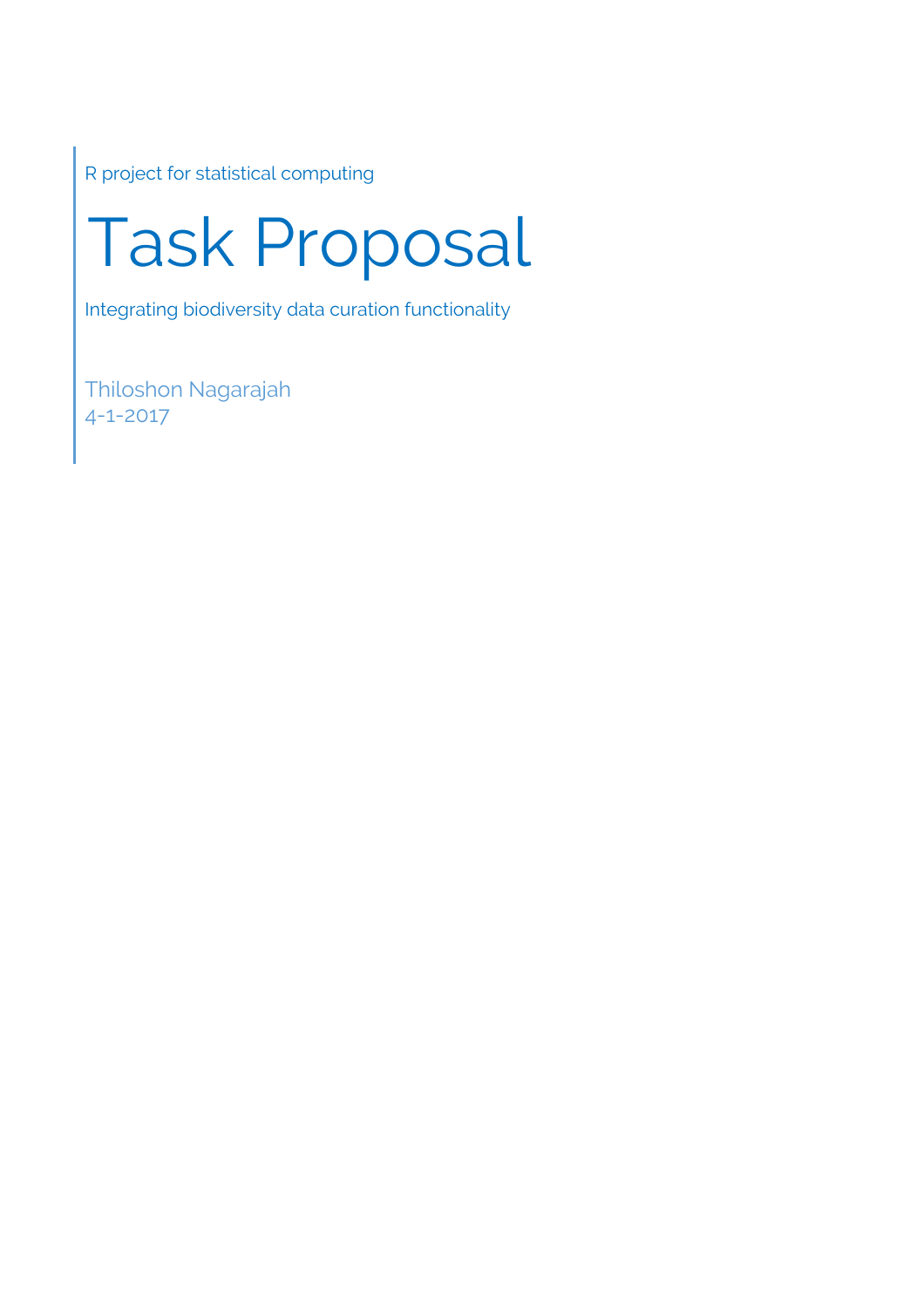# **Project info**

Project title: Integrating biodiversity data curation functionality

Project short title (30 characters): Data-cleaning Integration

URL of project idea page:

<https://github.com/rstats-gsoc/gsoc2017/wiki/Integrating-biodiversity-data-curation-functionality>

# **Bio of Student**

I am Thiloshon Nagarajah a Software Engineering undergraduate at Informatics Institute of Technology, Colombo, Sri Lanka. My interests and aspirations lie in trying to yield the naturally occurring data and derive insights from it, that is to create order from chaos.

My experience with R begins with multiple online courses and I'm willing to learn and apply what I learned. I was able to learn R systematically from programming to reproducible research and documentation, the fundamental skills needed for this task. I have completed first five courses in Coursera Data Science Specialization by Johns Hopkins University namely,

- 1) The Data Scientist's Toolbox
- 2) R Programming
- 3) Getting and Cleaning Data
- 4) Exploratory Data Analysis
- 5) Reproducible Research

and currently doing the sixth course, Statistical Inference. Further my interest in Algorithms made me follow the Data Structures and Algorithms Coursera course by University of California, San Diego and finished first 3 courses in the specialization namely,

- 1) Algorithmic Toolbox
- 2) Data Structures
- 3) Algorithms on Graphs

I have experience working in open source projects, for Fedora Project in 2012 and Sahana Foundation in 2013 at the Google code-in competition. I was not able to win but finished more than three tasks both year which secured me certificates and T-shirts. I am a mentor in the university Peer to Peer Programming Club which helps students understand and improve programming. Throughout the time I was a mentor, I was able to observe and identify the common areas where students often lose the essence of programming and made a blog [series](https://thiloshonresides.blogspot.com/2017/03/how-to-ace-iit-1st-year-courseworks.html) to help students in these areas.

I have led a test driven university group project for three months following Agile methodologies which resulted in an IoT solution to regulate tooth brushing. From it I learned to build an industry standard product feature by feature, testing each phase as it's built and to keep track of the progress by utilizing task management tools like Trello, which are I think utmost necessity to this Task.

Other than R, my skills mainly lie in Java and I have been programming in java for the last two years. I am familiar with web development languages like HTML5, CSS3, JavaScript, SQL, PHP and hardware technologies like Arduino and IoT and also an android programmer. All my projects can be found in [GitHub](https://github.com/thiloshon) [r](https://github.com/thiloshon)epositories.

Outside programming, I am a short film maker and graphics designer. I work on small projects whenever I get free time and my portfolio can be found [here.](https://www.youtube.com/playlist?list=PLyFPQk8apTMzKJ2-iL0iOxXadAGHp9UYC)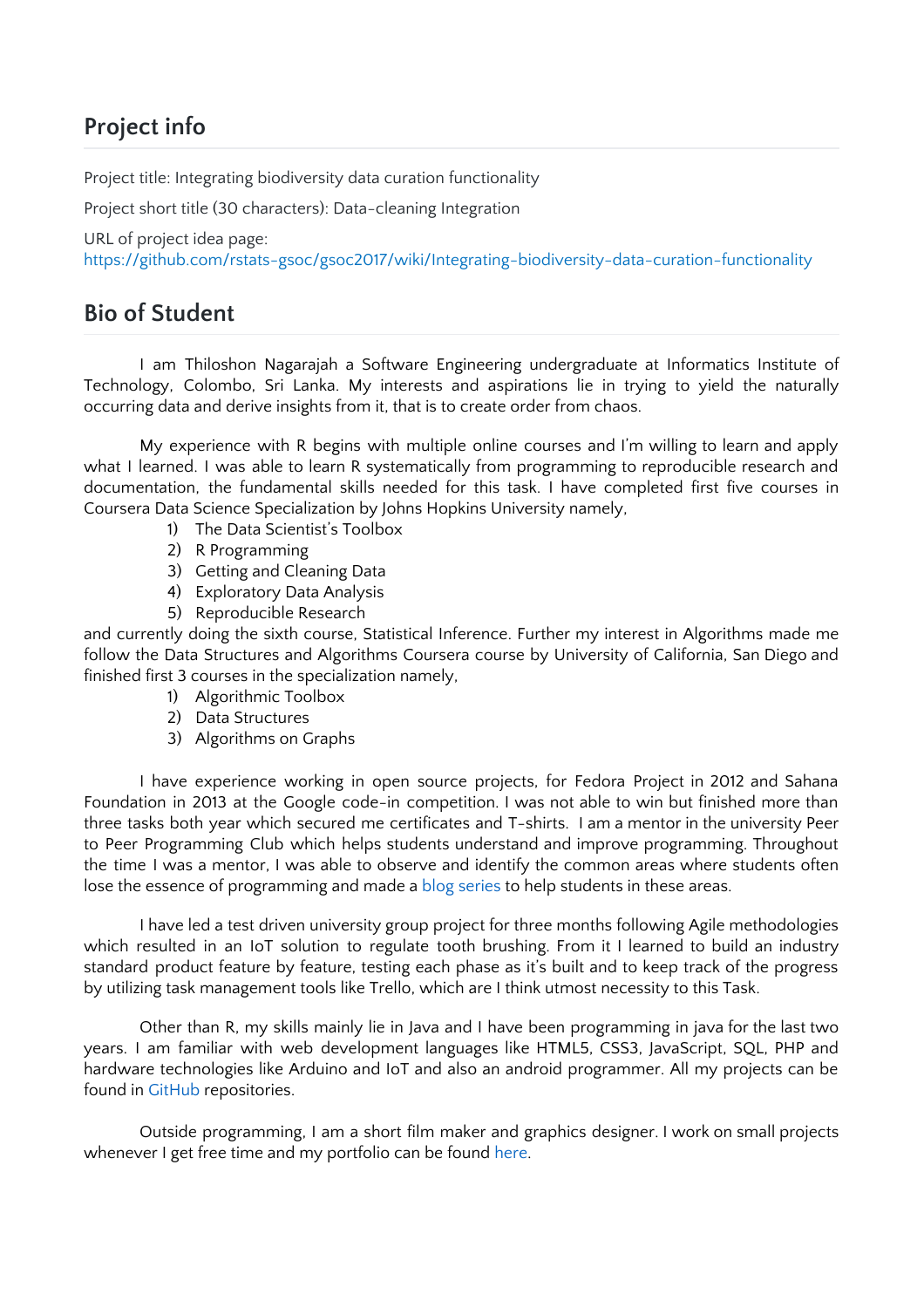# **Contact Information**

Student name: Thiloshon Nagarajah

Student postal address: A4, 37, Sri Sumangala Mawatha, Ratmalana, Western Province, Sri Lanka

Telephone(s): +94774209947 +94112721583 (Home) +94777793984 (Mother, In case of emergency)

Email(s): [thiloshon@gmail.com](mailto:thiloshon@gmail.com) (Primary) [thiloshon.2015298@iit.ac.lk](mailto:thiloshon.2015298@iit.ac.lk) (Secondary)

Other communications channels: Skype: thiloshon.nagarajah Google+: +ThiloshonNagarajah

# **Student affiliation**

Institution: Informatics Institute of Technology Program: Software Engineering Stage of completion:  $2^{nd}$  year of 4 years.

Contact to verify: Aloka Fernando Assistant Lecturer / Placement Coordinator Informatics Institute of Technology, 57, Ramakrishna Road, Colombo 06, Sri Lanka E: [aloka.f@iit.ac.lk](mailto:aloka.f@iit.ac.lk) T: +94-112-360-212/107 (Ext) M: +94-76-8209-748 [www.iit.ac.lk](http://www.iit.ac.lk/)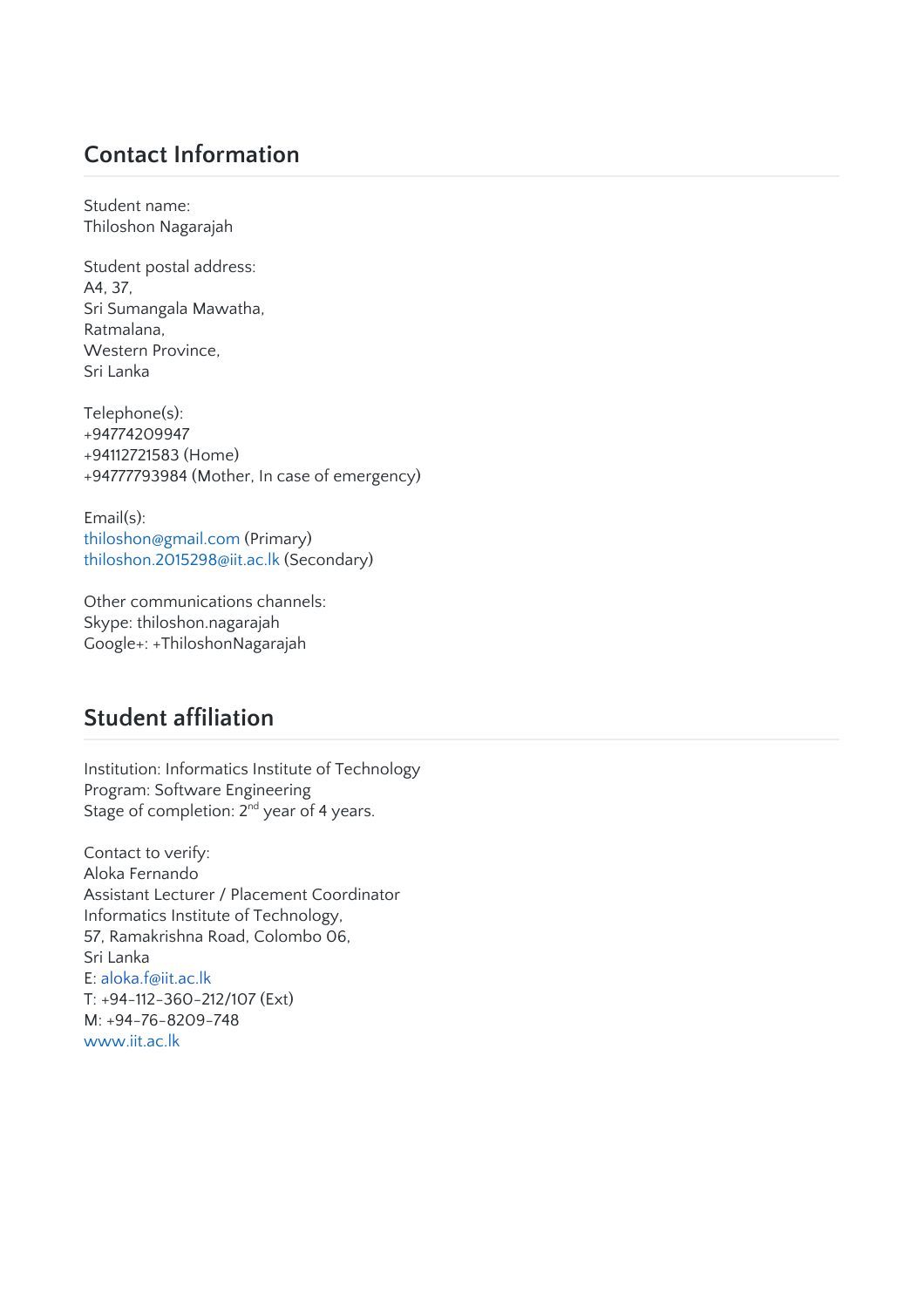### **Schedule Conflicts**

My university offers a sandwich degree which means I have to do a 11-month compulsory internship starting from first week of August. It will be a 40 hour/week internship. To compensate for that 3 weeks, I'm starting the coding three weeks earlier than the Official Coding Time. It will not interfere the Community Bonding since usually apart from communicating with the mentors and organization, few other preparations are expected to be done during this time like setting up environments and familiarizing with code base. But for this task no such things are needed since the task involves creating a new package from scratch. And I have already familiarized with the packages needed to build in the Test task period and proposal period. So as soon as Community Bonding starts I will be able to start the coding too.

### **Mentors**

Mentor names: Tomer Gueta, Vijay Barve and Yohay Carmel

Mentor emails: [tomer.gu@gmail.com,](mailto:tomer.gu@gmail.com) [vijay.barve@gmail.com](mailto:vijay.barve@gmail.com), [yohay@technion.ac.il](mailto:yohay@technion.ac.il)

Have you been in touch with the mentors? When and how?

Yes. On Mar 12 2017 by their mail ids. I introduced myself and notified them of finishing the test tasks and pointed out a problem with the API, task was based on. They acknowledged and asked to work with the proposal and suggested few resources.

And then on Mar 22 2017. I sent them the first draft of the proposal to get their feedback and subsequently requested feedback from Brian Peterson and Yohay Carmel.

On Mar 27<sup>th</sup> I contacted Tomer Gueta again and requested a clarification in the task.

On Mar 28<sup>th</sup> Tomer Gueta replied with a well-constructed feedback, clarified my doubt and gave revision on an image I had used in the proposal.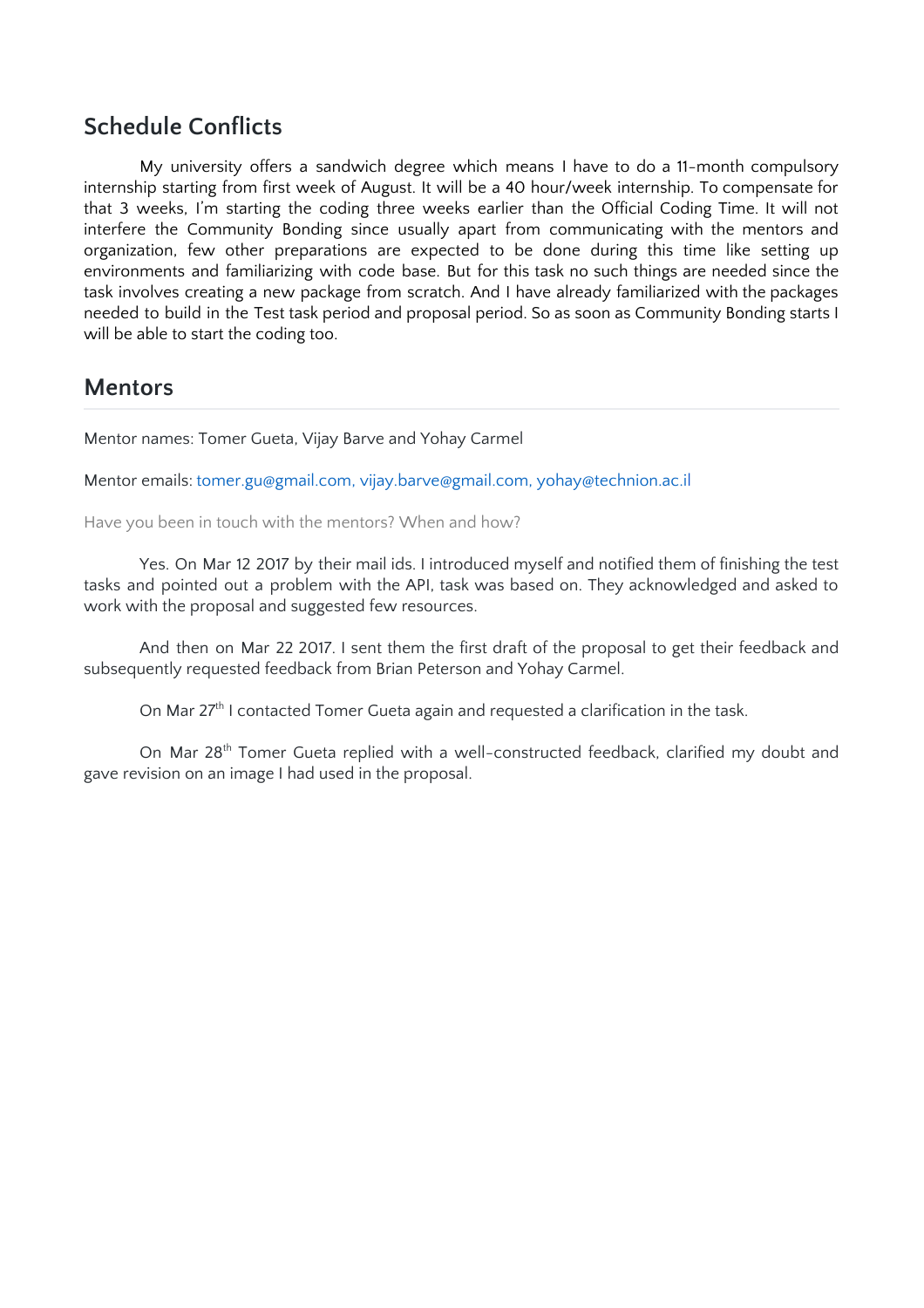# **Coding Plan and Methods**

### Introduction to Problem:

Biodiversity research is evolving rapidly, progressively changing into a more collaborative and data-intensive science. The integration and analysis of large amounts of data is inevitable, as researchers increasingly address questions at broader spatial, taxonomic and temporal scales than before. Until recently, biodiversity data was scattered in different formats in natural history collections, survey reports, and in literature. In the last fifteen years, lot of efforts are being made to establish standards in the biodiversity database structure (Darwin Core standard, DwC). However, none of the hundreds DwC fields are mandatory or impose strong rules on the content associated with any record; thus, data vary in precision and in quality. To-date, there are several centralized portals that aggregate large volumes of biodiversity records from around the world and publish them in a DwC format. These aggregators are prone to numerous data errors, due to incomplete or erroneous information at the publisher level, errors during the publishing processes (e.g. formatting of date information) as well as errors during the central harvesting and indexing procedures.

### (Task Page)

The importance of data in the biodiversity research has been repeatedly stressed in the recent times and various organizations have come together and followed each other to provide data for advancing biodiversity research. But, that is exactly where the main hiccup of biodiversity research lies. Since there are many such organizations, the data aggregated by these organizations vary in precision and in quality. Further, though in recent times more researchers have started to use R for their data analyses, since they need to retrieve, manage and assess data with complex (DwC) structure and high volume, only researchers with extremely sound R programming background have been able to attempt this.

The various R packages created so far have been focused on addressing some elements of the entire process. For example

- finch, rgbif and spocc for biodiversity data retrieval.
- Taxize, traits, rredlist for taxonomical enrichment and cleaning
- Biogeo, rgeospatialquality, scrubr, assertr for data cleaning

Thus when a researcher decides to use these tools, he needs to

- 1) Know these packages exist
- 2) Understand what each package does
- 3) Compare and contrast packages offering same functionalities and decide the best for his needs
- 4) Maintain compatibility between the packages and datasets transferred between packages.

### What we propose:

We propose to create a R Package that will function as the main data retrieval, cleaning, management and backup tool to the researchers. The functionalities of the package are culmination of various existing packages and enhancements to existing functions rather than creating one from the scratch. This way we can cultivate the existing resources, collaborative knowledge and skills and also address the problem we identified efficiently. The package will also address the issue of researchers not having sound R programming skills.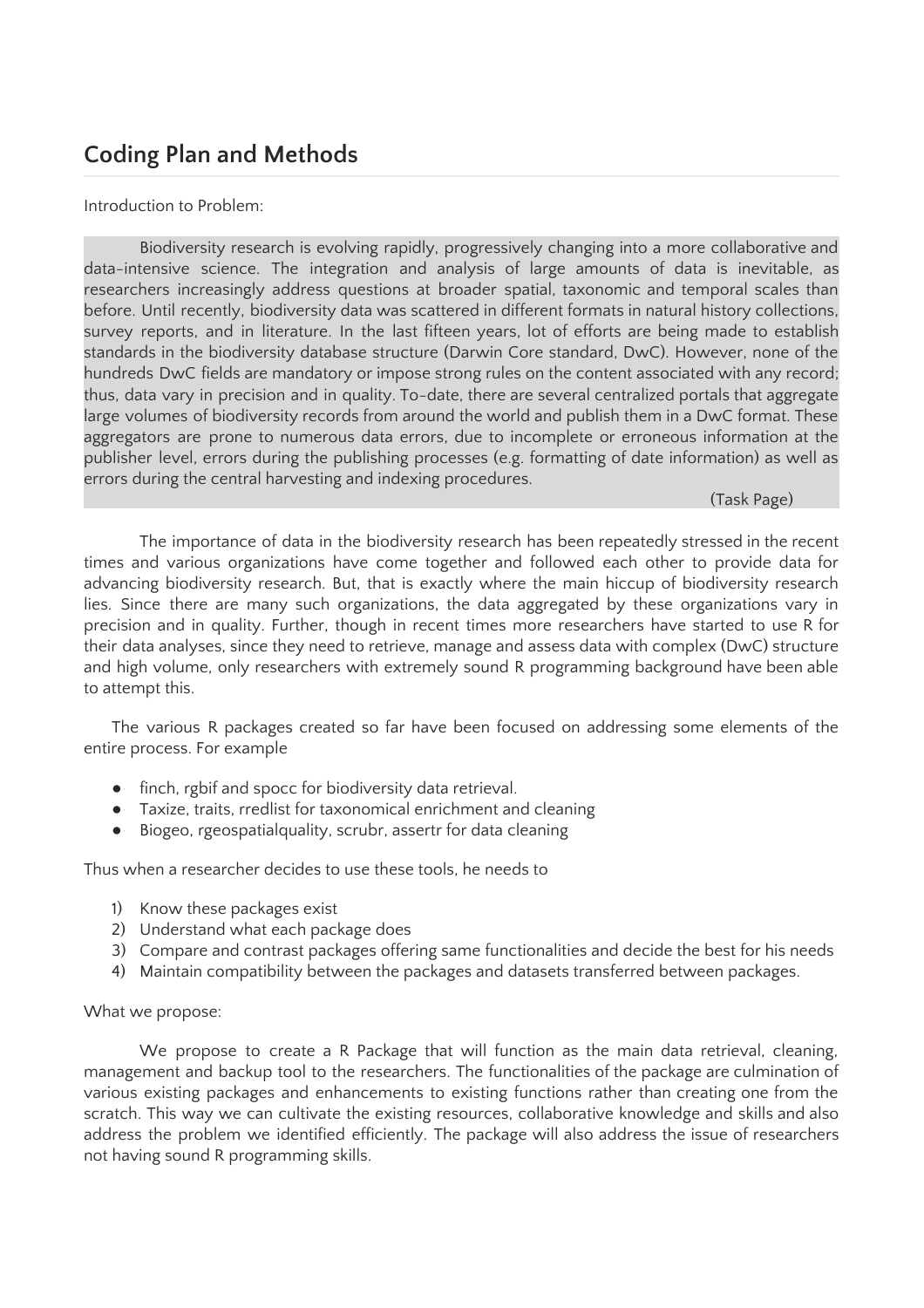Before we analyze solutions, it's important to understand the stakeholders and scope of the project.



The Darwin Core is a body of standards which includes a glossary of terms intended to facilitate the sharing of information about biological diversity by providing reference definitions, examples, and commentaries.

DWC Archive is a specific structure of data with meta, data, etc. Simple DwC is also another structure but with less complexity.

GBIF and similar (around 15 similar) organizations aggregate species occurrence data around the world and archive the data according to DwC standard.

### Proposed Package:

The package will cover major processes in the research pipeline.

1) Getting Biodiversity data to the workspace

The biodiversity data can be read from existing DwC archive files in various formats (DwCA, XML, CSV) or it can be downloaded from online sources (GBIF, Vertnet). In case the user doesn't know what data to retrieve the name suggestion functions will also be included. Converting common name to scientific name, scientific name to common name, getting taxon keys to names will also be covered.

2) Flagging the data

The biodiversity data is aggregated by various different organizations. Thus these data vary in precision and in quality. It is highly necessary to first check the quality of the data and strip the records which lacks the quality expected before using it. Various packages built thus far have been able to check data for various discrepancies such as scrubr and rgeospatialquality. Integrating functionalities given by such packages to produce a better quality control will benefit the community greatly. The data will be checked for discrepancies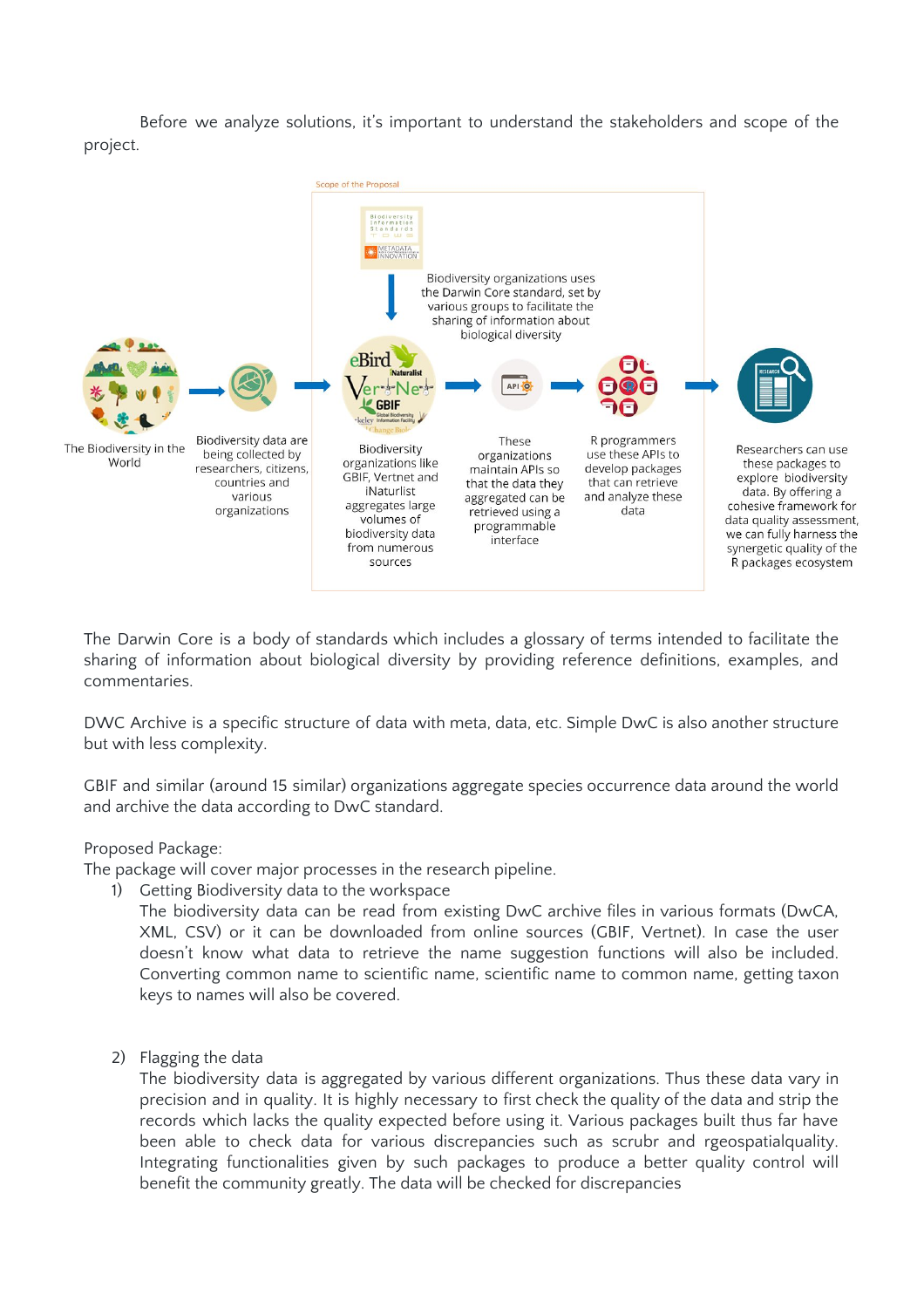In spatial - coordinate, country and country code In temporal - all time fields In taxonomic - epithet, scientific name and common name And duplicate records of data will be flagged.

3) Cleaning data

The process is done step by step to help user configure and control the cleaning process. The data will be flagged first for various discrepancies. It can be any combination of spatial, temporal, taxonomic and duplicate flags as user specifies. Then the user can view the data he will be losing and decide if he wants to tweak the flags. In times when the data is high in volume, this procedural cleaning would help user for number of reasons.

- 1) When user wants multiple flags, he can apply each quality check one by one and decide if he wants to remove flagged data once he applies one check. If he is to apply all flags at once the records to be removed will be high in number and he has to put much effort to go through all of it to decide if he wants that quality check
- 2) When user views the flagged data, not all fields will be shown. Only the fields the quality check was done on and the flagged result will be shown. This saves user from having to deal with all the complex fields in the original data and having to go to and forth the data to check the flags.

If he is satisfied with the records he will lose then, the data can be cleaned.

Ex: Step 01

```
biodiversityData + coordinateIncompleteFlag() + allFlags(taxonomic)
Step 02
viewFlaggedData()
Step 03
cleanAll()
```
4) Maintaining backups of data

The original data user retrieved and any subsequent resultant data of his process can be backed up with versioning to maintain reproducibility.

Underneath, the package will implement these,

1) Standardization of data

The data retrieved will be standardized according to DwC formats. To maintain consistency and feasibility I have decided to use GBIF fields as the standard. The reasons are,

- a. The GBIF uses DwC as the standardization and the fields from GBIF backbone complies with DwC terms.
- b. GBIF is a well-established organization and using the fields from their backbone will assure consistency and acceptance by researchers.
- c. GBIF is a superset of all major biodiversity data available. Any data gathered from GBIF can be expected to also be in other sources too.
- 2) Unique fields grouping system for DwC fields The fields in DwC will be grouped as GBIF recommends. (GBIF (2010). Darwin Core Quick Reference Guide, version 1.3, released on 10 Mar 2012)
	- 1) Record-Level Terms (Darwin Core) Terms under the Record-level Terms section apply to the whole record regardless of the record type.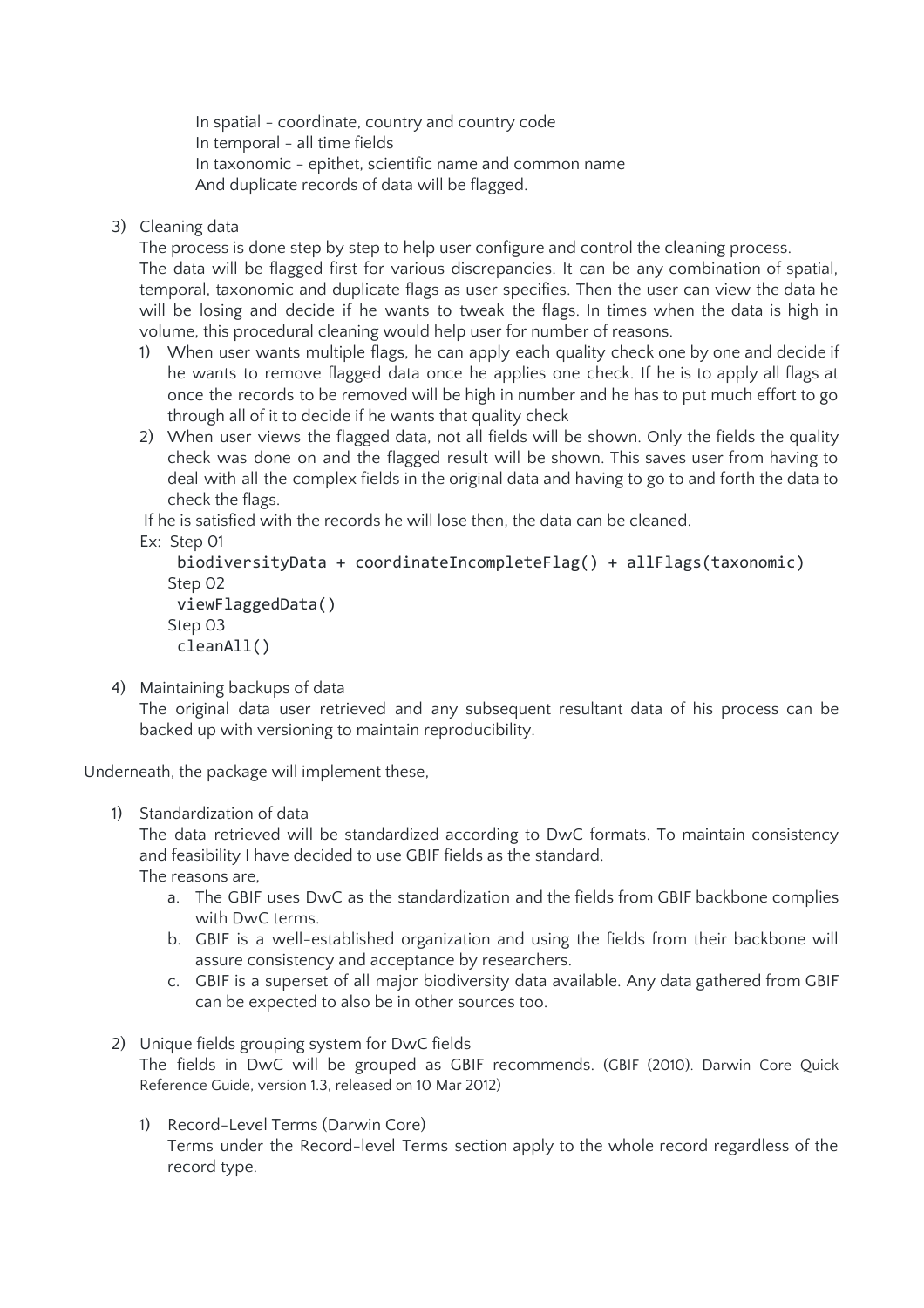2) Class Occurrence

The category of information pertaining to evidence of an occurrence in nature, in a collection, or in a dataset (specimen, observation, etc.)

- 3) Class Event The category of information pertaining to an event (an action that occurs at a place and during a period of time)
- 4) Class Location A spatial region or named place. For Darwin Core, a set of terms describing a place, whether named or not.
- 5) Class Geological Context The category of information pertaining to a location within a geological context, such as stratigraphy.
- 6) Class Identification The category of information pertaining to taxonomic determinations (the assignment of a scientific name)
- 7) Class Taxon The category of information pertaining to taxonomic names, taxon name usages, or taxon concepts.
- 8) Auxiliary terms Resource Relationship
- 9) Auxiliary terms Measurement or Fact

Refer Appendix for full list of grouping fields.

## Functions in the pipeline of entire process

Functions are tagged as,

1) As is – The functions which use source functions as it is or with minor changes. Even though the functions are used as it is, I have decided to rename them. Reason being, the names in these packages are not intuitively understandable which creates an unpleasant experience for inexperienced users.

For ex:

- occ\_data
- occ\_search
- occ\_get
	- occ\_download are all part of rgbif package and used to retrieve data in

different ways. So when an inexperienced user tries to use these packages, the names are misleading and baffling. But converting the names to

- biodiv\_get
- biodiv\_get\_fast
- biodiv\_get\_occurence
- biodiv\_get\_download

will help users easily identify the functions and intuitively understand their functionality. Besides this way of naming has a proper structure in the names of functions since all sister functions will have same suffix to be able to easily use them. Ex:

All sister functions of biodiv\_read deals with reading DwC data from local files.

biodiv\_read\_XML biodiv\_read\_DwCA biodiv\_read\_CSV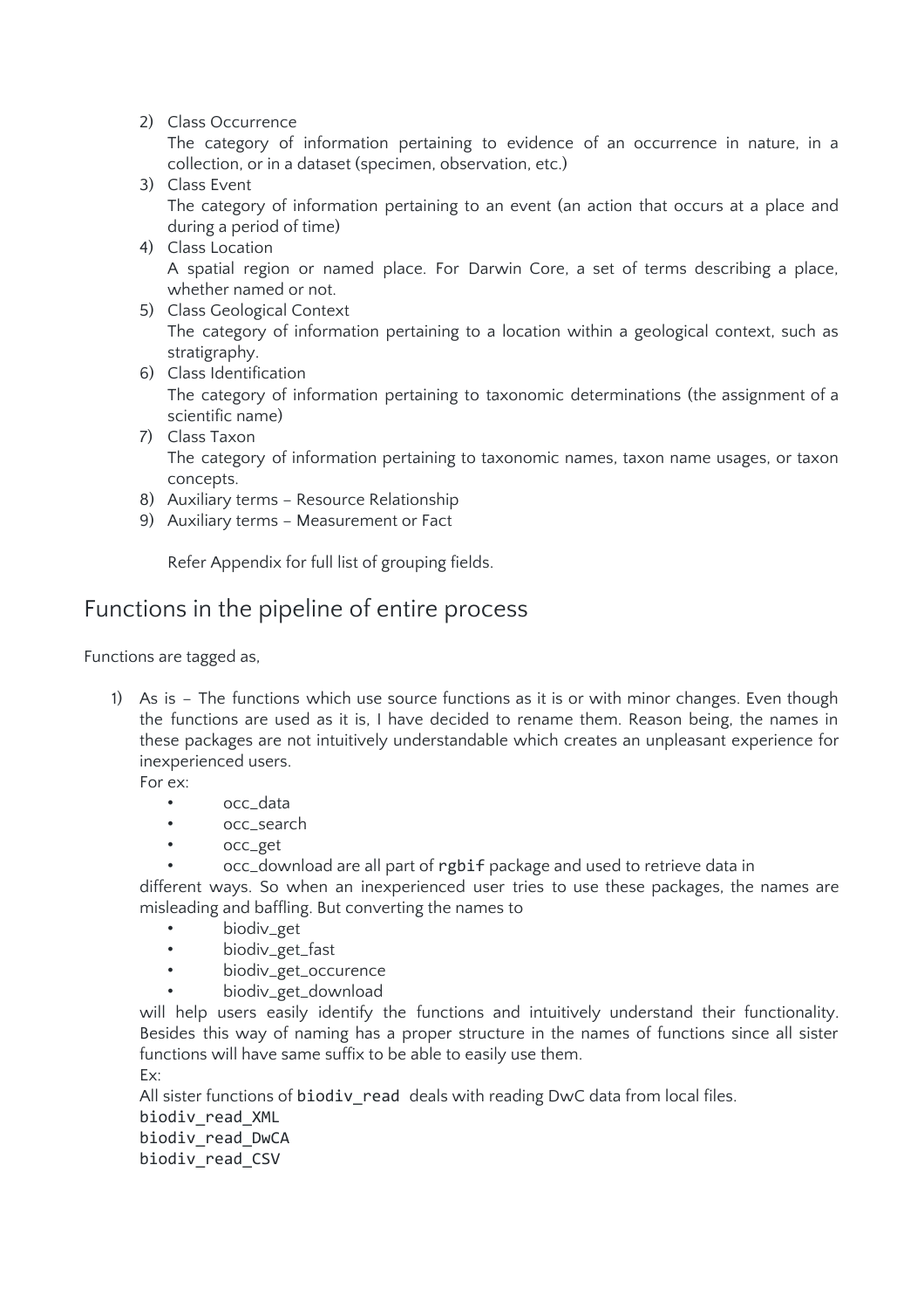All sister functions of biodiv\_get deals with getting data from APIs. biodiv\_get biodiv\_get\_fast biodiv\_get\_occurence biodiv\_get\_download

- 2) Enhancement The functions which modify or enhance or merge source functions
- 3) New The functions which are created for the task or use functions that are not related to biodiversity

The first part of process is retrieving data. There are two ways to do this.

### **1) Reading archive data file into R.**

|            | biodiv read XML  | Reading DarwinRecordSet and SimpleDarwinRecordSet files. |
|------------|------------------|----------------------------------------------------------|
| Tag: As is |                  | Uses: finch:: simple read                                |
|            |                  |                                                          |
|            | biodiv read DwCA | Read Darwin Core Archive                                 |
| Tag: As is |                  | Uses: finch:: dwca read                                  |
|            |                  |                                                          |
|            | biodiv_read_CSV  | Read Darwin Core Archive                                 |
| Tag: New   |                  | It reads the DwC files downloaded as csy file from GBIF  |
| 2)         |                  | Downloading using an API.                                |

| biodiv get | Search for occurrences data across many data sources |
|------------|------------------------------------------------------|
|            | Tag: Enhancement Uses: gbif::occ_search, spocc::occ  |

This is one of the most important functions in the package.  $gbif:i$  occ search returns only the occurrence data in GBIF backbone whereas the spocc:: occ returns data from various sources such as rgbif, rbison, rinat, rebird, AntWeb, ecoengine, rvertnet and ridigbio. The gbif data returned by the occ function has 5 less columns than the original occ\_search function namely, identifiers, facts, relations, species and speciesKey. So the new function will be implemented as follows,

- 1) If the user queries data from GBIF, then gbif::occ search will be used.
- 2) For other sources requested the spocc:: occ will be used.

Further the spocc:: occ can be enhanced to address few short comes in the function.

1) To query data from all the sources, user has to type all the names of the sources in the parameter list. To avoid this a new value for the parameter 'from' will be introduced as 'all' which will call the spocc:: occ with all names of the sources appended in the function call. Ex: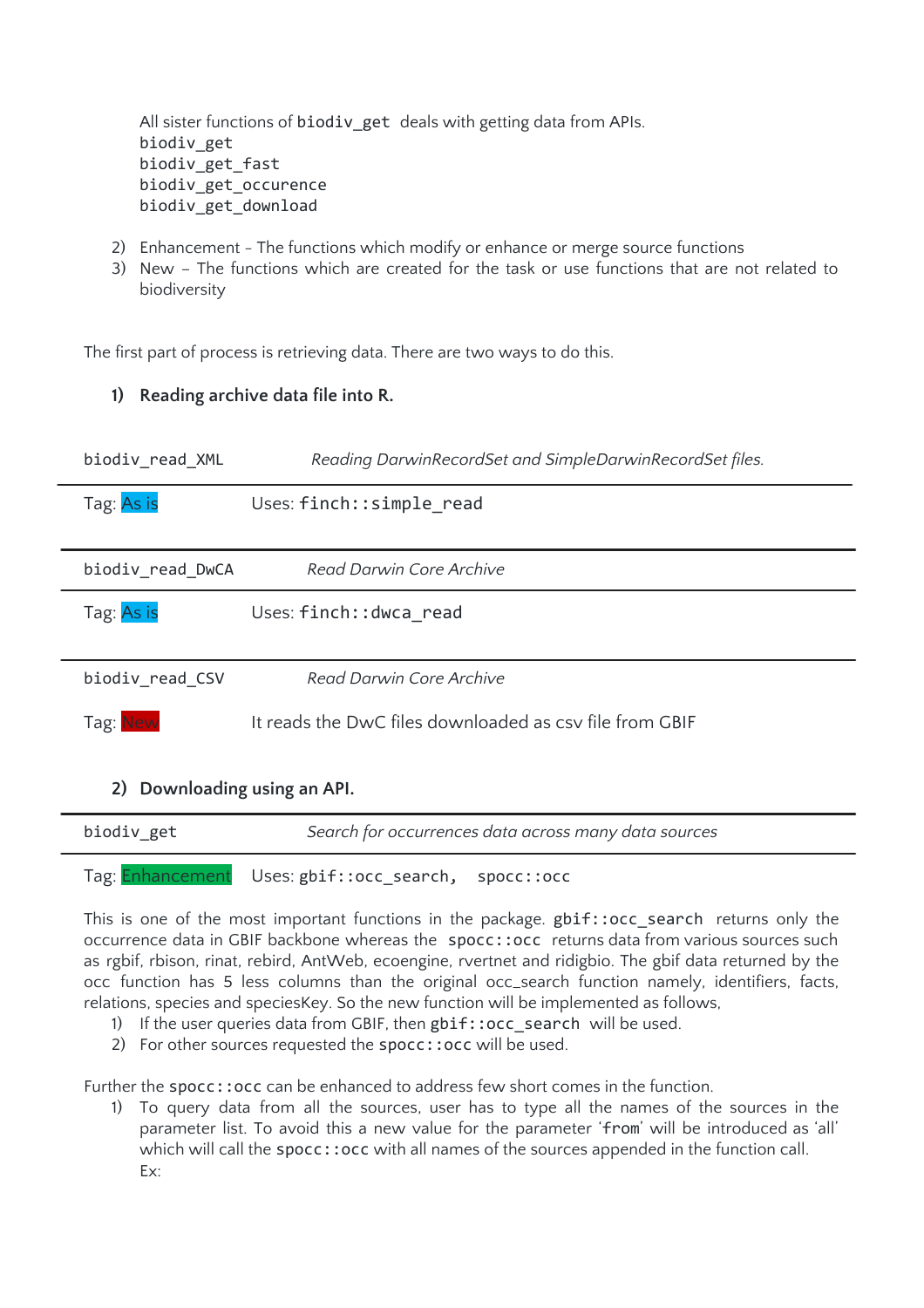```
occ("Macaca radiata", from = c("gbif", "bison", "rinat", "rebird",
"AntWeb", "ecoengine", "rvertnet", "ridigbio"))
will be replaced with
occ("Macaca radiata", from = "all")
```
- 2) When querying the occurrence records the limit parameter sets the number of records to be returned. The default is 500 and user can set how many records he wants. But when he wants all the data in the backbone, he has to first find out how many records of data is stored in the backbone using occ\_count function and set that value as limit. To make this easier a new value for limit parameter will be introduced as 'all' which would return all data of the query.
- 3) A new parameter will be introduced such that If user can query only a percentage of the data in the source.

Eg: If he wants only 50% of the occurrence data in gbif for a species, then he will be able to call the function as,  $occ("Macaca radial", truncate = 0.5)$ . So if there are 200 occurrence data in the source, he will only get 100 records and in another call can retrieve the next 50%. The reason for introducing this parameter is to help user allocate 'train' and 'test' datasets easily for analysis or predictive purposes.

4) The data returned by these functions can be overwhelming for inexperienced R users. The fields returned are most of the times not necessary for most of the researches. To help users easily manage the data a new parameter will be introduced, such that he can retrieve only the fields in these categories.

Occurrence, Event, Location, Geological Context, Identification and Taxon

Eg: occ("Macaca radiata", fields = "Occurrence") will return only the fields that are related with occurrence.

| biodiv get fast | Search for GBIF occurrences - simplified for speed |  |
|-----------------|----------------------------------------------------|--|
| Tag: As is      | Uses: rgbif::occ_data                              |  |
|                 |                                                    |  |
| biodiv get occ  | Get data for specific GBIF occurrences             |  |
|                 |                                                    |  |

Tag: Enhancement Uses: rgbif:: occ\_get spocc:: inspect

rgbif::occ\_get returns occurrence data only from GBIF backbone and spocc::inspect returns data from other sources too. So, the enhancement is to use occ\_get to get GBIF data if user types a numeral ID and use spocc to get data from various other sources too if user inputs results from spocc::occ.

Reason why I'm not using spocc to get GBIF data too is, spocc doesn't support getting occurrence data from a numeral occurrenceID. It requires occurrence ID as an occkey class whereas the rgbif returns data for even just a numeral. So this enhancement will give user number of options to get occurrence data without having to change the type of data user has.

biodiv\_facet *Facet GBIF occurrences*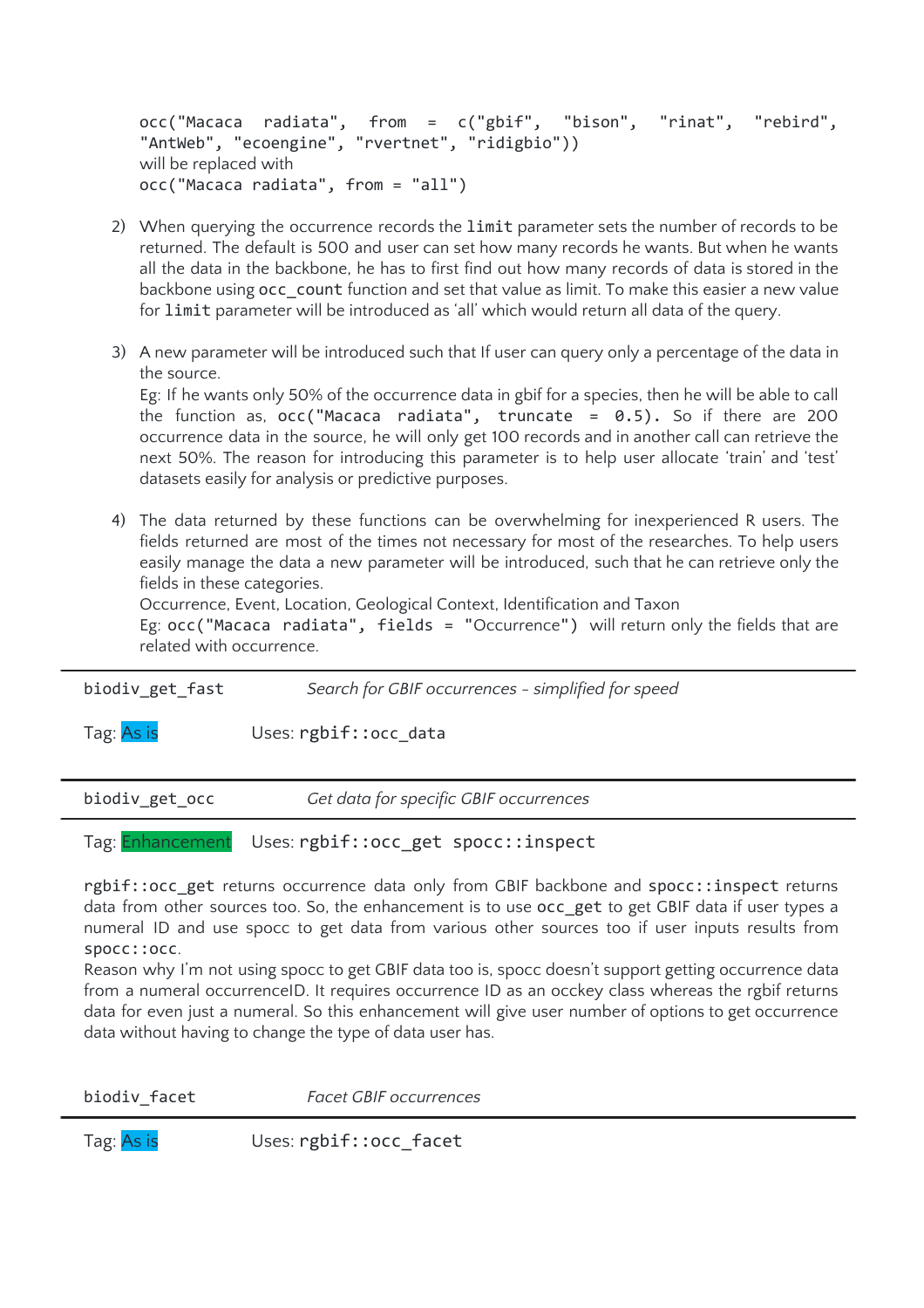| biodiv_download_request Spin up a download request for GBIF occurrence data          |  |  |  |  |
|--------------------------------------------------------------------------------------|--|--|--|--|
| Tag: As is<br>Uses: rgbif::occ_download                                              |  |  |  |  |
| biodiv_download_get<br>Get a download from GBIF                                      |  |  |  |  |
| Tag: As is<br>Uses: rgbif::occ_download_get                                          |  |  |  |  |
| biodiv_download_cancel Cancel a download cretion process.                            |  |  |  |  |
| Tag: As is<br>Uses: rgbif::occ_download_cancel                                       |  |  |  |  |
|                                                                                      |  |  |  |  |
| Tag: As is<br>Uses: rgbif::occ download import                                       |  |  |  |  |
| Lists the downloads created by a user<br>biodiv_download_list                        |  |  |  |  |
| Tag: As is<br>Uses: rgbif::occ_download_list                                         |  |  |  |  |
| biodiv_download_meta<br>Retrieves the occurrence download metadata by its unique key |  |  |  |  |
| Tag: As is<br>Uses: rgbif::occ_download_meta                                         |  |  |  |  |
| <b>Getting data utility functions</b>                                                |  |  |  |  |
| biodiv_comm2sci<br>Conversion from common name to scientific name                    |  |  |  |  |
| Tag: As is<br>Uses: taxize:: comm2sci                                                |  |  |  |  |
| Conversion from scientific name to common name<br>biodiv_sci2comm                    |  |  |  |  |
| Tag: As is<br>Uses: taxize::sci2comm                                                 |  |  |  |  |
| biodiv_taxon_conversion Get taxonkey from names and vice versa                       |  |  |  |  |
| Tag: Enhancement<br>Uses: rgbif::name_suggest, taxize::get_ids                       |  |  |  |  |

rgbif::name\_suggest only checks the GBIF backbone to get the taxonkey and retrieves all related names and keys. But taxize::get\_ids checks more sources to get wide range of taxon keys. taxize::get\_ids returns GBIF data too, but returns only the exactly matched taxon key.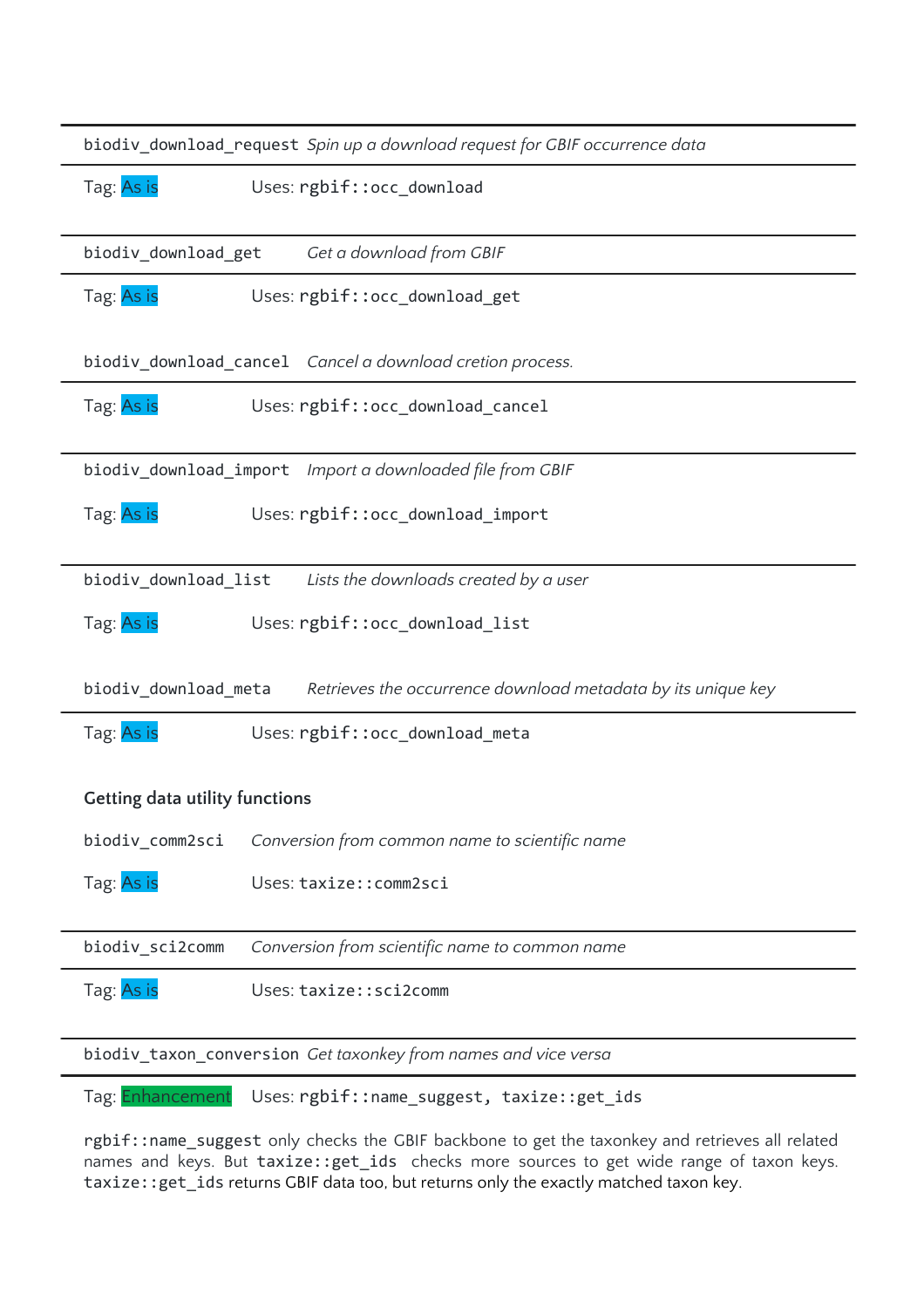So the function will be enhanced such that the user can get the exact taxon key of the queried search or else get more suggestions from many sources related with the queried term. This will be controlled by a parameter.

```
Ex: biodiv_taxon_conversion("Puma concolor", exact = TRUE) will return,
      2435099
  whereas biodiv_taxon_conversion("Puma concolor") will return,
              key canonicalName rank
            <int> <chr> <chr> <chr> <chr> <chr> <chr> <chr> <chr> <chr> <chr> <chr> <chr> <ch
      1 2435099 Puma concolor SPECIES
      2 8836300 Puma concolor discolor SUBSPECIES<br>3 7193927 Puma concolor concolor SUBSPECIES
                        Puma concolor concolor SUBSPECIES
      4 6164624 Puma concolor costaricensis SUBSPECIES
      5 6164590 Puma concolor couguar SUBSPECIES
      # ... with 23 more rows
```
biodiv\_dataset\_suggest *Suggest datasets in GBIF*

| Tag: As is          | Uses: rgbif::dataset_suggest                             |
|---------------------|----------------------------------------------------------|
| biodiv isocodes     | Table of country two character ISO codes, and GBIF names |
| Tag: As is          | Uses: rgbif::isocodes                                    |
| biodiv_name_suggest | Search for species names across many data sources        |
|                     |                                                          |

Tag: Enhancement Uses: rgbif::name\_suggest, spocc::occ\_names, taxize::get ids

spocc:: occ\_names searches for names across many sources, and rgbif::name\_suggest only in GBIF. But name\_suggest suggest names that match with only scientific name and occ\_names checks in many other fields too. taxize:: get\_ids checks for matches in common names.

So the enhancement is to get the name and suggestions that match with scientific name and also common name will be given.

Eg:

A query for "lion" can return

```
1) Based on common names,
      Auckland sea lion, a sea lion
      fleshy dandelion , a flower
2) Based on scientific names
      Abudefduf melanopselion, a fish
      Accipiter hiogaster polionotus, a bird
```
biodiv\_spellcheck *Spell check search term for occurrence searches*

Tag: As is Uses: rgbif::occ\_spellcheck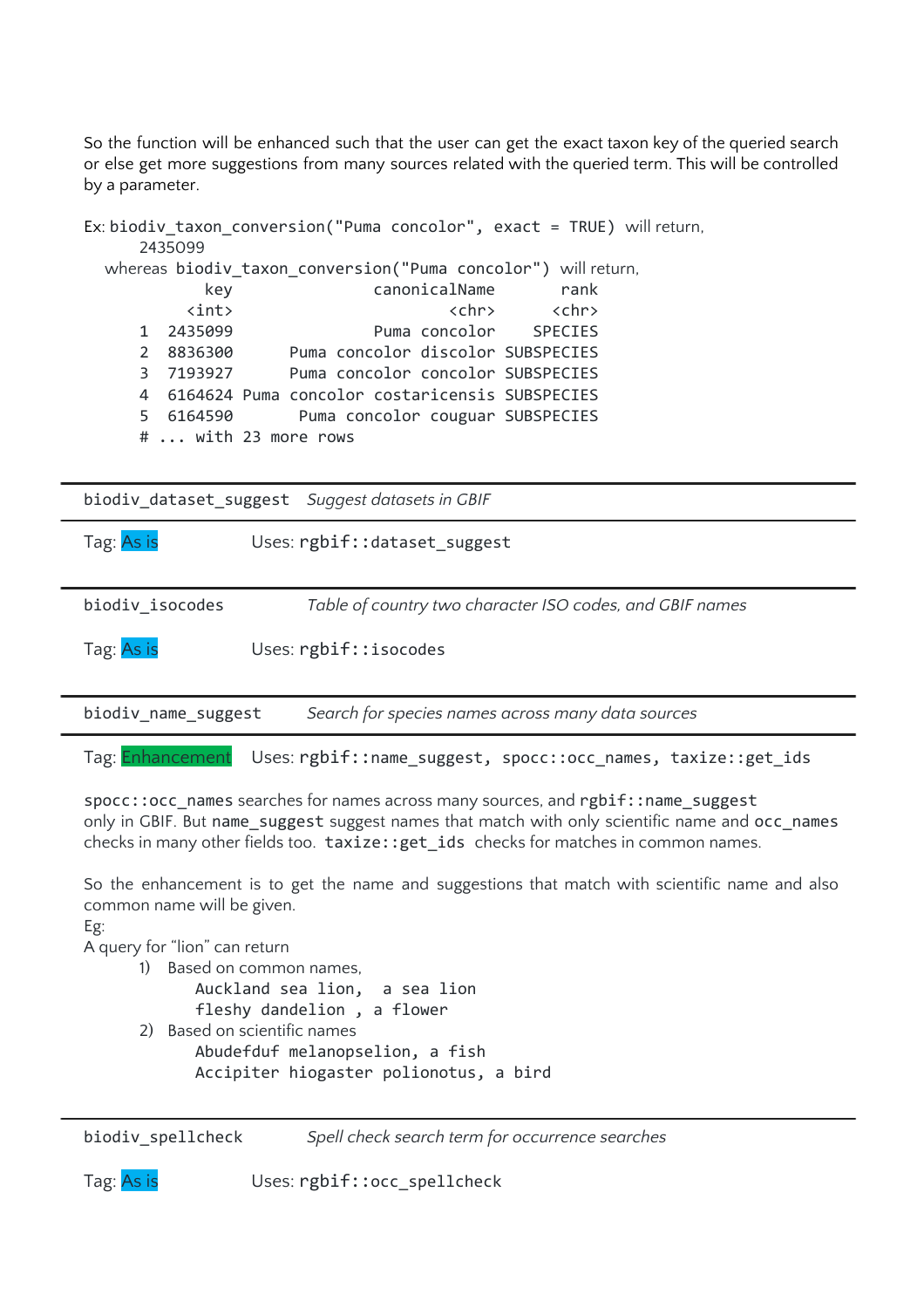| biodiv_country_codes | Look up 2 character ISO country codes                 |  |  |  |
|----------------------|-------------------------------------------------------|--|--|--|
| Tag: As is           | Uses: rgbif::rgb_country_codes                        |  |  |  |
|                      |                                                       |  |  |  |
| biodiv_species_key   | Get species keys for multiple species                 |  |  |  |
| Tag: As is           | Uses: rgbif::name_backbone                            |  |  |  |
|                      |                                                       |  |  |  |
| biodiv_name_lookup   | Lookup names in all taxonomies in GBIF                |  |  |  |
| Tag: As is           | Uses: rgbif::name_lookup                              |  |  |  |
| biodiv_to_dataframe  | Combine results from occ calls to a single data.frame |  |  |  |
| Tag: Enhancement     | Uses: spocc::occ2df                                   |  |  |  |

The function converts the results of occ call to a dataframe. But since the occ uses various sources to get data only common fields in these source data are converted as dataframe. Currently only six fields are converted into a dataframe namely, Name, longitude, latitude, prov, date and key.

The enhancement is to return all fields in the as the result dataframe. The columns which doesn't match across sources will be merged by columns.

### **Getting data miscellaneous functions**

| biodiv_facet  | Facetted count occurrence search              |
|---------------|-----------------------------------------------|
| Tag: As is    | Uses: rgbif:: count_facet                     |
| biodiv_count  | Get number of occurrence records              |
| Tag: As is    | Uses: rgbif::occ_count                        |
|               |                                               |
| biodiv_photos | View photos from GBIF                         |
| Tag: As is    | Uses: rgbif::gbif_photos                      |
|               |                                               |
|               | biodiv_dataset_search Search datasets in GBIF |
|               |                                               |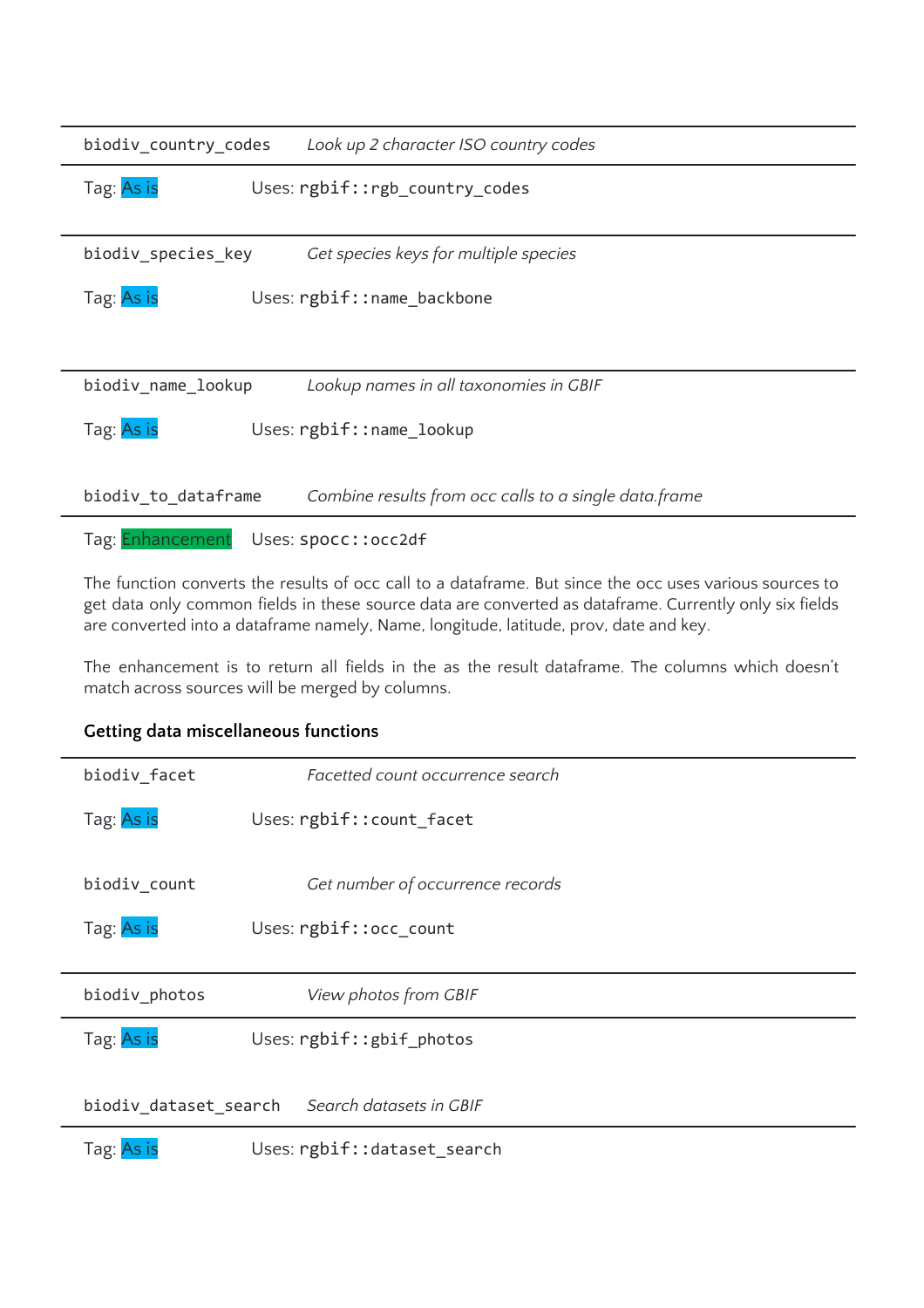| biodiv to.gbif                                                                                                                           | Coerce occurrence keys to gbifkey/occkey objects                                                                                            |  |  |  |
|------------------------------------------------------------------------------------------------------------------------------------------|---------------------------------------------------------------------------------------------------------------------------------------------|--|--|--|
| Tag: As is                                                                                                                               | Uses: rgbif::as.gbif                                                                                                                        |  |  |  |
|                                                                                                                                          |                                                                                                                                             |  |  |  |
| biodiv_bbox2wkt                                                                                                                          | Convert a bounding box to a WKT polygon, and vice versa                                                                                     |  |  |  |
| Tag: As is                                                                                                                               | Uses: rgbif::bbox2wkt                                                                                                                       |  |  |  |
| biodiv_wkt_vis                                                                                                                           | Visualize well-known text area on a map                                                                                                     |  |  |  |
| Tag: As is                                                                                                                               | Uses: rgbif::wkt_vis                                                                                                                        |  |  |  |
| Cleaning<br><b>Spatial Cleaning</b>                                                                                                      |                                                                                                                                             |  |  |  |
| biodiv_coord_incomplete                                                                                                                  | Add incomplete coordinate flag                                                                                                              |  |  |  |
| Tag: Enhancement                                                                                                                         | Uses: scrubr:: coord_incomplete,<br>rgeospatialquality::addflags                                                                            |  |  |  |
|                                                                                                                                          | The coord_incomplete flag from scrubr:: coord_incomplete and nonZeroCoordinates flag from<br>rgeospatialquality:: addflags will be applied. |  |  |  |
| biodiv_coord_impossible                                                                                                                  | Add impossible coordinate flag                                                                                                              |  |  |  |
| Tag: Enhancement                                                                                                                         | Uses: scrubr:: coord_impossible,<br>rgeospatialquality::addflags                                                                            |  |  |  |
| The coord_impossible flag from scrubr::coord_impossible and validCoordinates flag from<br>rgeospatialquality:: addflags will be applied. |                                                                                                                                             |  |  |  |
| biodiv_coord_unlikely                                                                                                                    | Add likely coordinate flag                                                                                                                  |  |  |  |
| Tag: As is                                                                                                                               | Uses: scrubr:: coord_unlikely                                                                                                               |  |  |  |
| biodiv_coord_within                                                                                                                      | Add coordinate out of bounds flag                                                                                                           |  |  |  |
| Tag: Enhancement                                                                                                                         | Uses: scrubr:: coord_within,<br>rgeospatialquality::addflags                                                                                |  |  |  |
|                                                                                                                                          |                                                                                                                                             |  |  |  |

The coord\_within flag from scrubr::coord\_incomplete and coordinatesInsideCountry flag from rgeospatialquality::addflags will be applied.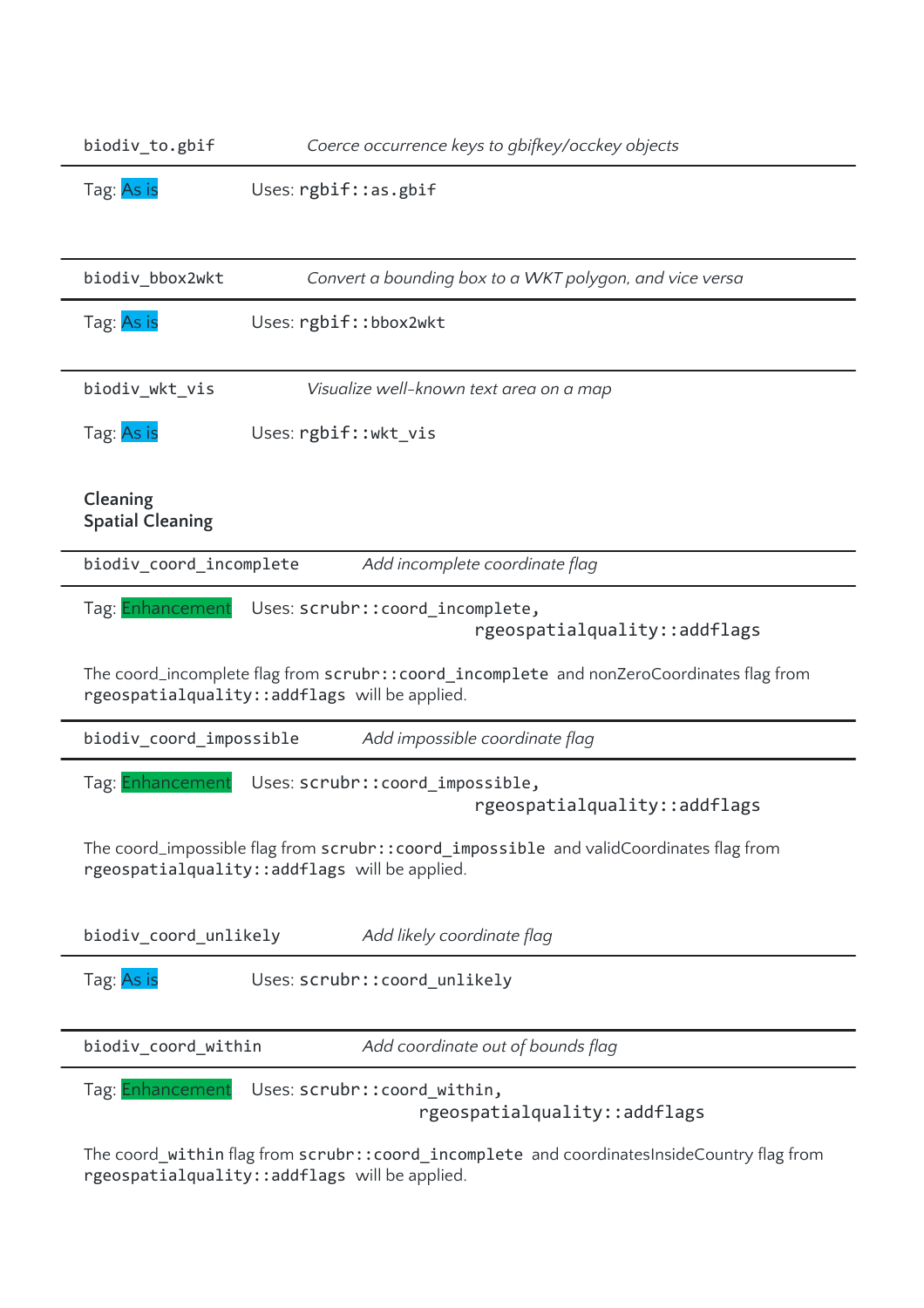| biodiv_hasCountry         | Add country flag                           |  |
|---------------------------|--------------------------------------------|--|
| Tag: As is                | Uses: rgeospatialquality::addflags         |  |
| biodiv_validCountry       | Add validCountry flag                      |  |
| Tag: As is                | Uses: rgeospatialquality::addflags         |  |
| biodiv_validCountryCode   | Add validCountryCode flag                  |  |
| Tag: As is                | Uses: rgeospatialquality::addflags         |  |
| biodiv_validCoords        | Add valid Coordinates flag                 |  |
| Tag: As is                | Uses: rgeospatialquality::addflags         |  |
| <b>Temporal Cleaning</b>  |                                            |  |
| biodiv_incorrectdate      | Add incorrect date flag                    |  |
| Tag: As is                | Uses: scrubr:: date                        |  |
| biodiv_missingDate        | Add missing date flag                      |  |
| Tag: As is                | Uses: scrubr:: date                        |  |
| <b>Taxonomic Cleaning</b> |                                            |  |
| biodiv_epithet            | Add epithet missing flag                   |  |
| Tag: As is                | Uses: scrubr::tax_no_epithet               |  |
| biodiv_hasScientificName  | Add scientific name flag                   |  |
| Tag: As is                | Uses: rgeospatialquality::addflags         |  |
| biodiv_fixScientificName  | Fix bad flagged data                       |  |
|                           | Tag: Enhancement Uses: taxize::gnr_resolve |  |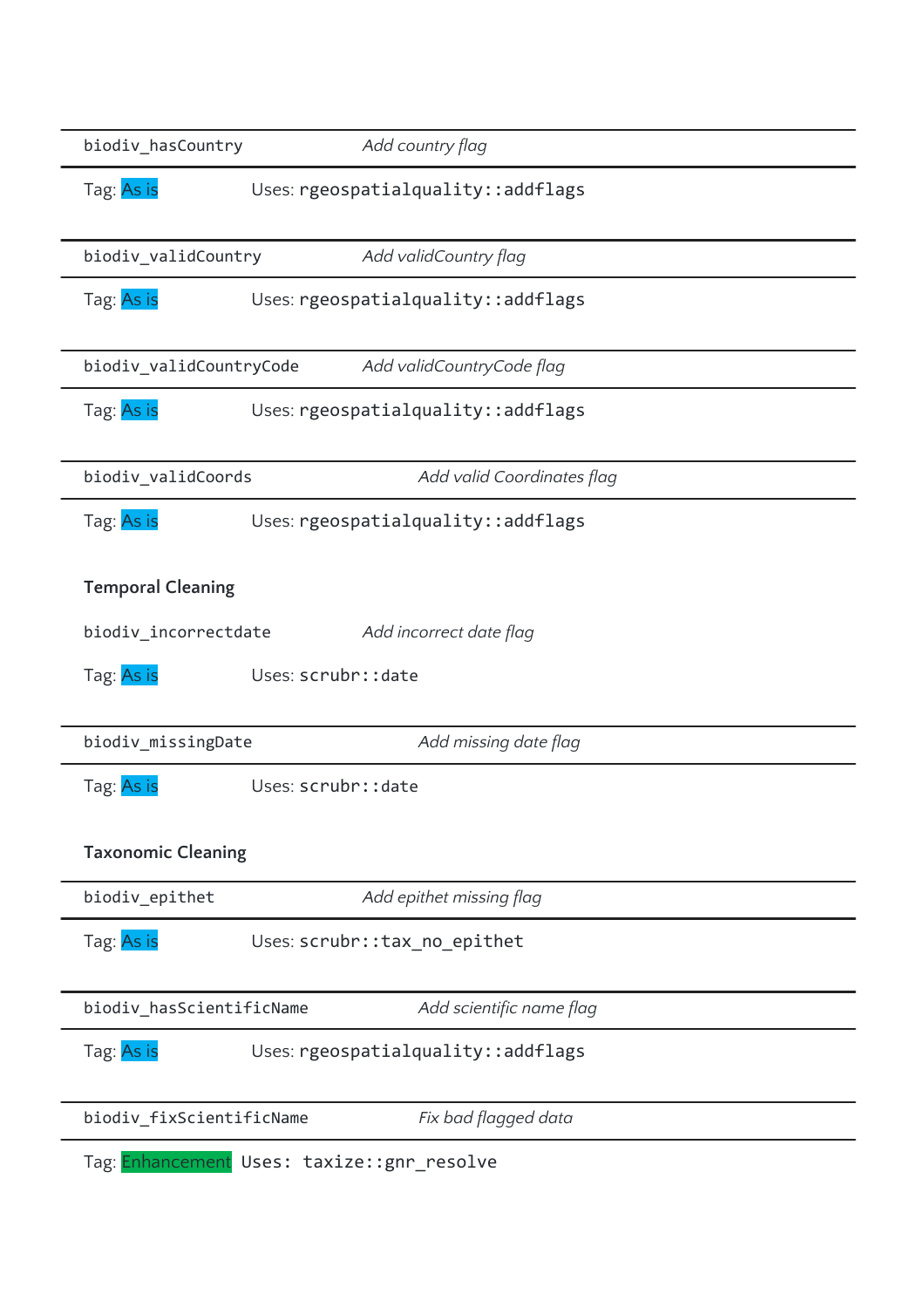taxize::gnr\_resolve returns a list of possible matches but doesn't change anything in the original data. So user has to select one name and manually fix names. The enhancement is once dataframe or result of occ call is passed to the function, it finds the scientific name column, calls the API, returns the possible fixes with matching scores and asks user to select a name. Then it changes all the names in the data to user specified name.

### **Conditional Cleaning**

| flagsCustom | Add incomplete records flag in user specified columns |
|-------------|-------------------------------------------------------|
|-------------|-------------------------------------------------------|

### Tag: New

The data returned by the occ call often has rows with missing values. The rows with no records in user specified columns can be flagged for incomplete records.

Ex: flagsCustom("spatial") will search for all the columns that are related with spatial attributes and check if there are 'NA's or empty cells in those columns and flag accordingly.

### **Cleaning Miscellaneous Functions**

| duplicate | Add duplicate data flag |
|-----------|-------------------------|
|           |                         |

# Tag: Enhancement Uses: scrubr:: dedup

The occ function returns data from many sources including GBIF. But GBIF tends to have many records from other organizations too. So when we get data from occ call the data at most times have duplicate entries.

Ex: occ call for the elephant with has\_coords = TRUE returns many duplicate records like this.

|                                            | name longitude latitude prov |       | date kev                  |                     |
|--------------------------------------------|------------------------------|-------|---------------------------|---------------------|
| 1 Mammuthus primigenius -153.3333 65.10083 |                              | bison |                           | <na> 896896230</na> |
| 2 Elephas primigenius -153.3333 65.10083   |                              |       | ebif 1989-08-16 896896230 |                     |

scrubr::dedup makes intelligent choices when finding duplicates but few things can be improved.

- 1) Here these two records are the same but scientific name is different. So considering name fields while de duplicating will not give an optimal cleaning since the name fields tend to have different versions of scientific names which come from various sources. dedup is not able to find these duplicates.
- 2) When deleting duplicates, dedup keeps the first occurring record and deletes all other duplicates. But in this example that would not be optimal since the first record is not complete but second record is.

So the enhancement is to also check the duplications made by different variants of scientific names and to remove records which has less data.

| C11Q<br>$1330C_$<br>$\overline{\phantom{a}}$ | $\sim$ $\sim$<br>,,,,,<br>ے<br>ے |
|----------------------------------------------|----------------------------------|
|                                              |                                  |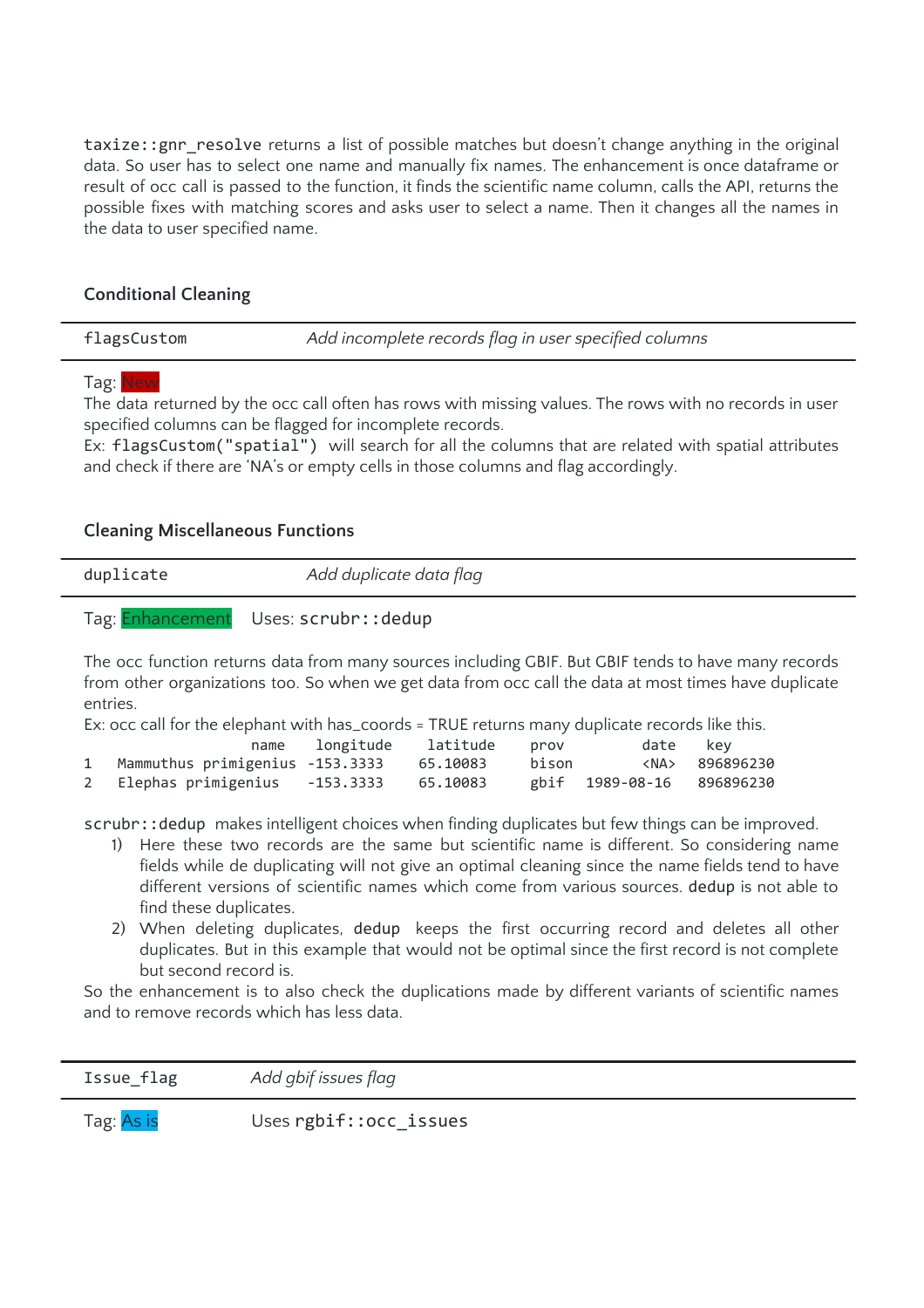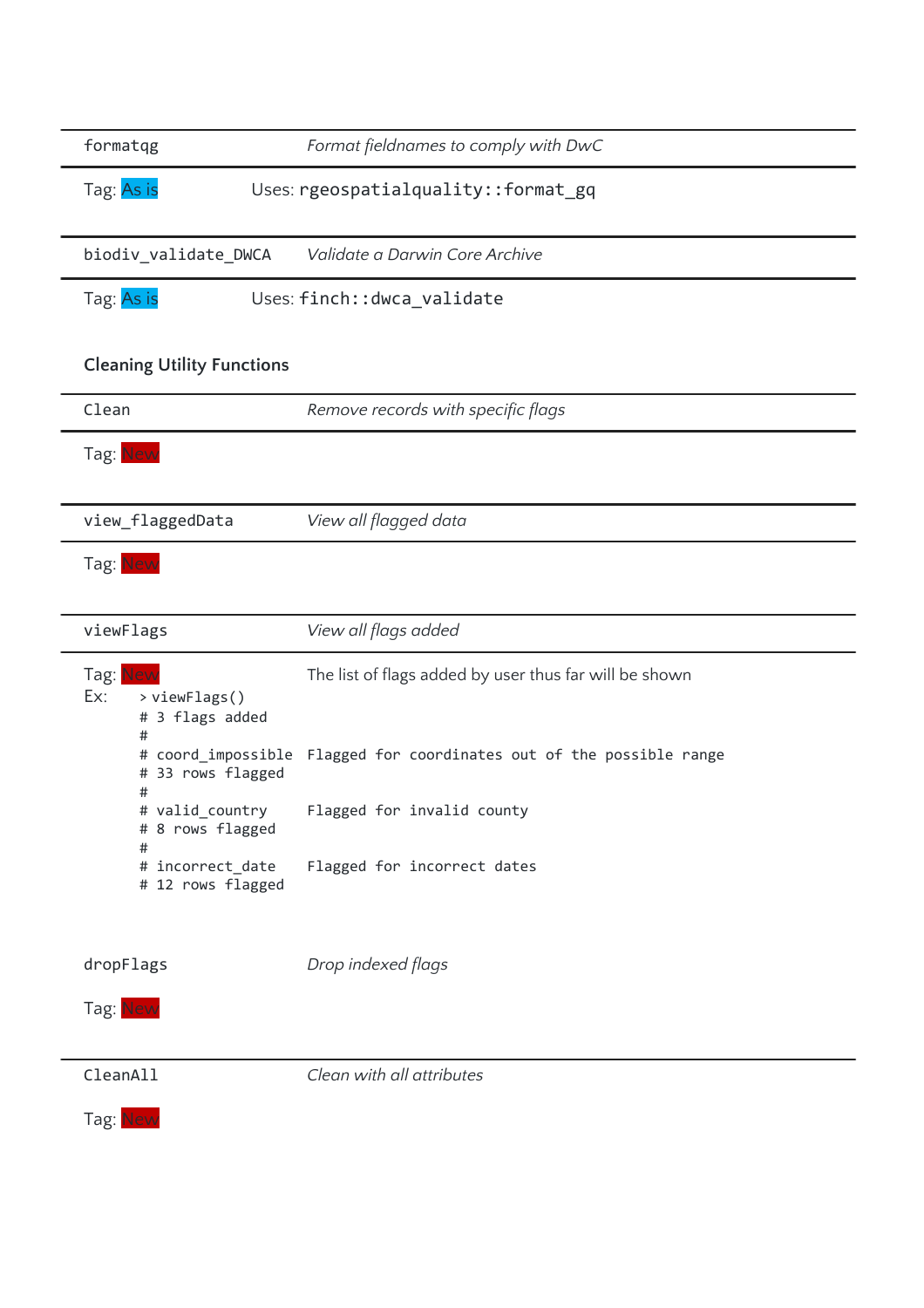How cleaning works,

The user can keep adding multiple flags data. The flags added can be viewed and dropped in the process. Once the flags are added user can delete all the data with bad flags.

If user doesn't want these stepped cleaning, the cleanAll function call does all the flagging and deletes bad data.

| createLocalRepo         | Create an Empty backup directory    |
|-------------------------|-------------------------------------|
| Tag: As is              | Uses: archivist:: createLocalRepo   |
| setLocalRepo            | Set Directory's Global Path         |
| Tag: As is              | Uses: archivist::setLocalRepo       |
| saveToLocalRepo         | Backup an R object                  |
| Tag: As is              | Uses: archivist::saveToLocalRepo    |
| showLocalRepo           | View the List of backups            |
| Tag: As is              | Uses: archivist:: showLocalRepo     |
| loadFromLocalRepo       | Load backups                        |
| Tag: As is              | Uses: archivist:: loadFromLocalRepo |
| aread                   | Read backups                        |
| Tag: As is              | Uses: archivist:: aread             |
| deleteLocalRepo         | Delete the Existing backups         |
| Tag: <mark>As is</mark> | Uses: archivist:: deleteLocalRepo   |
| zipLocalRepo            | Create a zip Archive from backup    |
| Tag: As is              | Uses: archivist::zipLocalRepo       |

### **Backup and retrieval functions**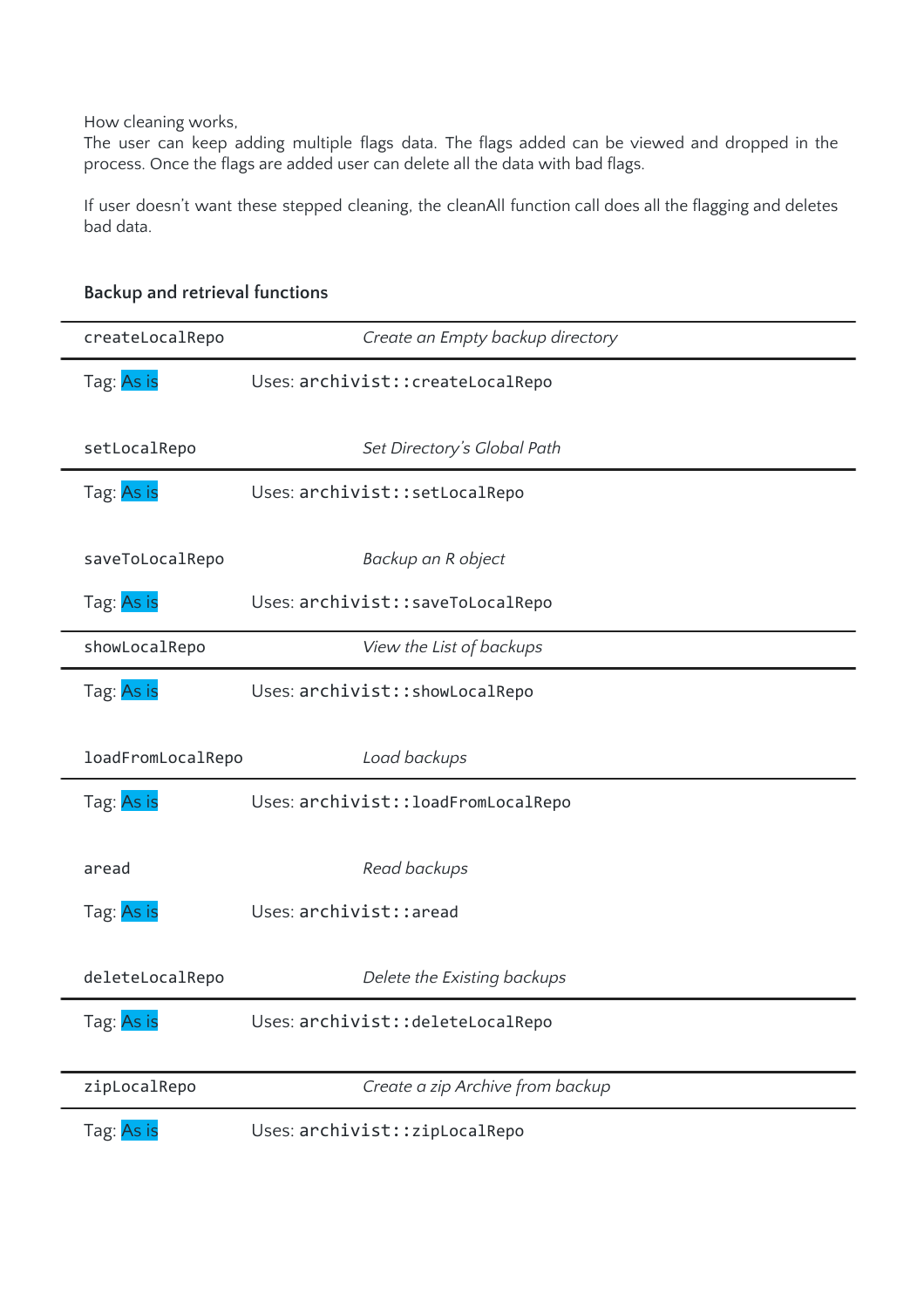# **Timeline**

I have divided the timeline to smaller parts of weeks and each week has a specific objective. The week starts from Monday and ends on Sunday. Coding will be done in the weekday from Monday to Friday and testing, debugging and documentation of the component developed that week will be completed in the weekend. Each week this will be strictly followed to ensure the code meets the standards and documentations and vignettes are thoroughly documented.

Apart from weekly objectives, each month will have a part of proposal as objective.

Month 01: Data Retrieval and Standardization functions

Month 02: Data Cleaning and Enrichment functions

Month 03: Data Backup functions and Kurator project, rOpenSci Integration process.

In total I will have to create 7 new functions, enhance 10 functions and implement existing 45 functions. Implementing existing functions will not require much time or effort but needs to be thoroughly tested. Enhancing functions will require moderate amount of time and new functions needs to be given much effort.

Data Retrieval and Standardization functions are the very core of the package and the functions are very complex. Thus more time (6 Weeks) will be spent on this even though most are enhancements and As-is. There are 31 total functions to be implemented in the first month but only 1 is new function. 25 are existing functions which needs just to be wrapped in the package. But the 5 enhancements are very important functions such as occ\_get and occ\_search and these 5 functions will require more time than the rest.

Data Cleaning and Enrichment has 23 functions to be implemented but only 6 are new functions. All these new functions are to deal with managing the flags from other functions which is not that complex. 12 are existing functions and 5 are enhancements and I have allocated 4 weeks for all these.

Data Backup has only 8 existing functions to be implemented thus I have allocated only 2 weeks for that.

Further I have allocated a week as Retrospective Week and two weeks as Contingency Week.

- Retrospective Week: This is week is for stopping coding for a while and think back what I have achieved in the previous weeks, what could have been done better, to discuss and develop new features I thought of while doing the task with the mentor and to finish any unfinished works as of that time.
- Contingency Week: This week comes at the end of the coding period to allocate time for the unforeseeable issues or delays.

That concludes the 15 entire weeks in the task period.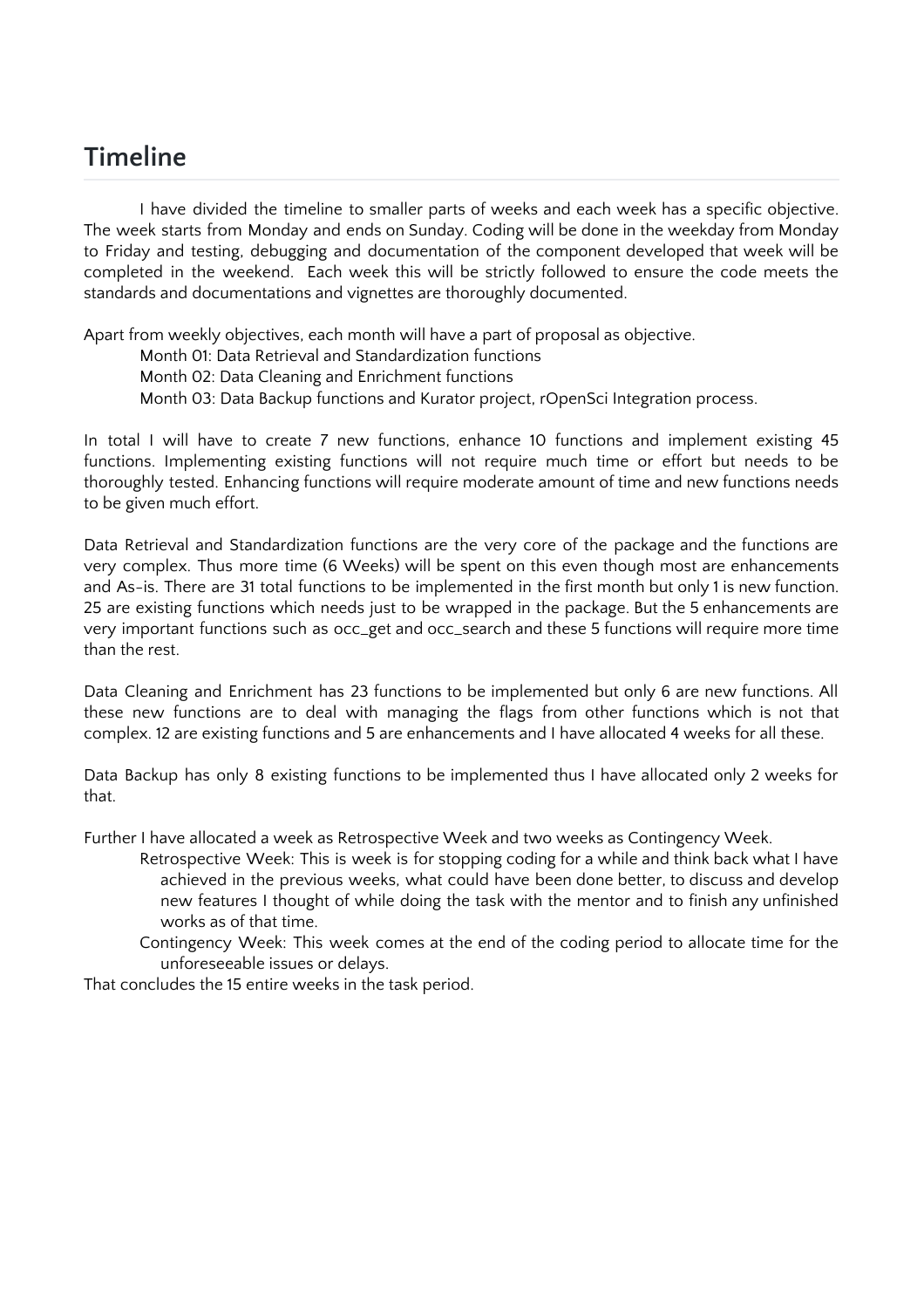Detailed Timeline

<Community Bonding> May 1 Monday - May 7 Sunday *I start to interact with the Mentor I am assigned with, get to know about organization and works.*

May 8 Monday - May 14 Sunday <Week 01> *Coding Begins. All readings functions will be implemented. 2 As-is and 1 New function*

May 15 Monday - May 21 Sunday <Week 02> *occ\_data, get and search functions will be implemented. 2 As-is and 2 Enhancement functions. These are the most important and time consuming methods.*

May 22 Monday - May 28 Sunday <Week 03> *occ\_download related functions will be implemented. 6 As-is Functions.* </Community Bonding> <Coding>

<Month 01>

May 29 Monday - June 4 Sunday <Month 01 Week 01 Continued> *Utility and miscellaneous functions will be implemented*. *10 As-is Functions. All are simple functions which would not need much time*

June 5 Monday - June 9 Friday <Month 01 Week 02> *Retrospective days (4 days).*

June 10 Saturday - June 18 Sunday <Month 01 Week 03> *Utility and miscellaneous functions continued. 5 As-is and 3 Enhancement functions*

June 19 Monday - June 25 Sunday <Month 01 Week 04> *Spatial cleaning functions will be implemented. 5 As-is and 3 Enhancement functions* <Evaluations> June 26 Monday - June 30 Friday <Month 01 Week 05> *Temporal, Taxonomic, Duplicate and Conditional cleaning functions 4 As-is, 1 New, 2 Enhancement Functions* </Evaluations> July 1 Saturday - July 2 Sunday <Month 01 Week 05 Continued> </Month01>

### <Month 02>

July 3 Monday - July 12 Wednesday <Month 02 Week 01> *Miscellaneous cleaning functions will be implemented. 3 As-is, 5 new functions will be implemented*

July 13 Thursday - July 16 Sunday <Month 02 Week 02> *Retrospective days. (4 days)*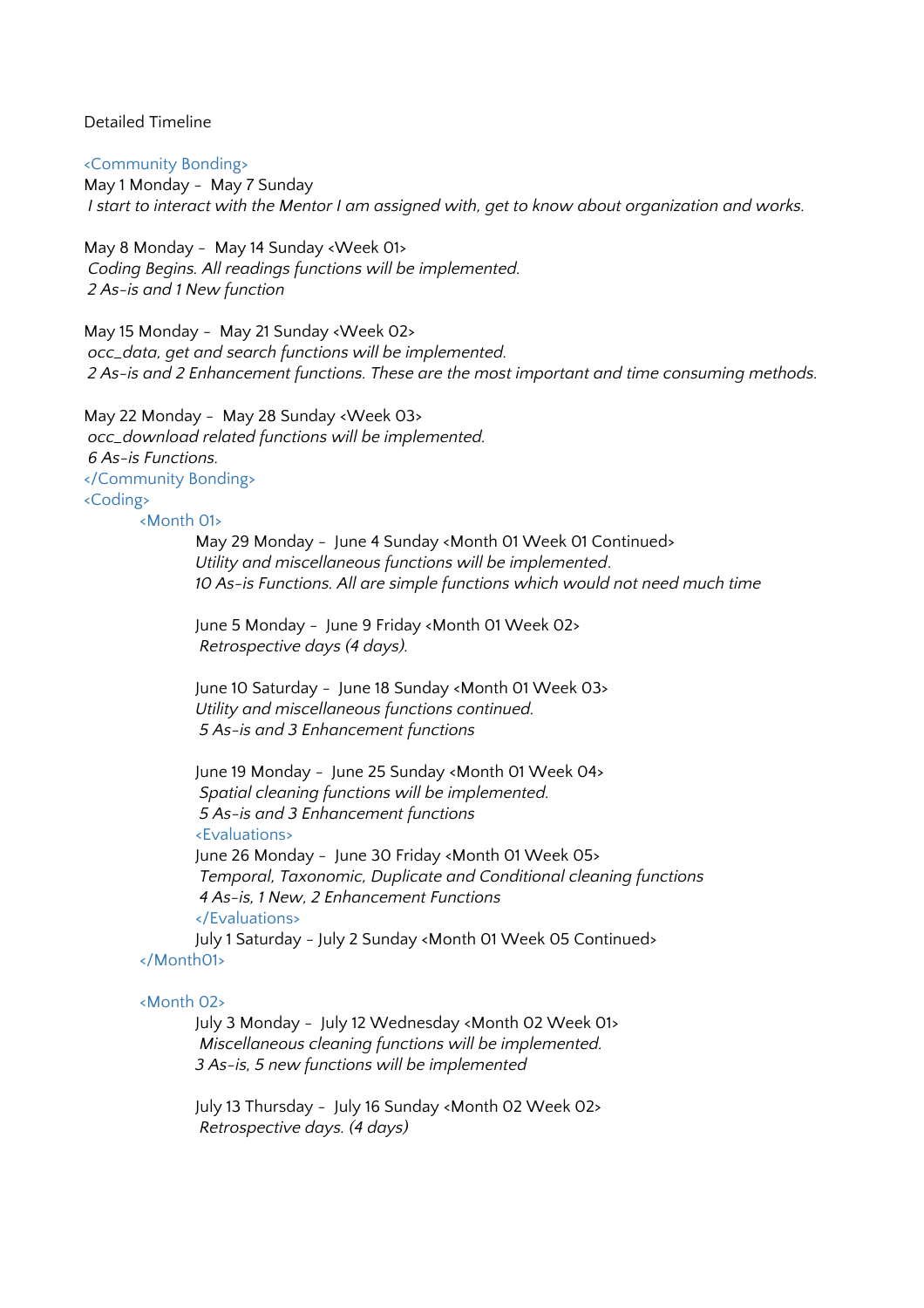July 17 Monday - July 23 Sunday <Month 02 Week 03> *Backup Functions will be implemented 8 As-is Functions*

### <Evaluations>

July 24 Monday - July 28 Friday <Month 02 Week 04> *Documentations will be combined, finalized. Including diagnostic report template and vignettes* </Evaluations> July 29 Saturday - July 30 Sunday <Month 02 Week 04 Continued> </Month 02>

### <Month 03>

July 31 Monday - August 6 Sunday <Month 03 Week 01> *Kurator project and rOpenSci integration process starts*

August 7 Monday - August 13 Sunday <Month 03 Week 02> *Additional time allocation for unexpected delays and enhancements beyond proposal*

August 14 Monday - August 20 Sunday <Month 03 Week 03> *Additional time allocation for unexpected delays*

</Month 03>

### </Coding>

<Students Submit Code and Final Evaluations> August 21 Monday - August 29 Tuesday </Students Submit Code and Final Evaluations>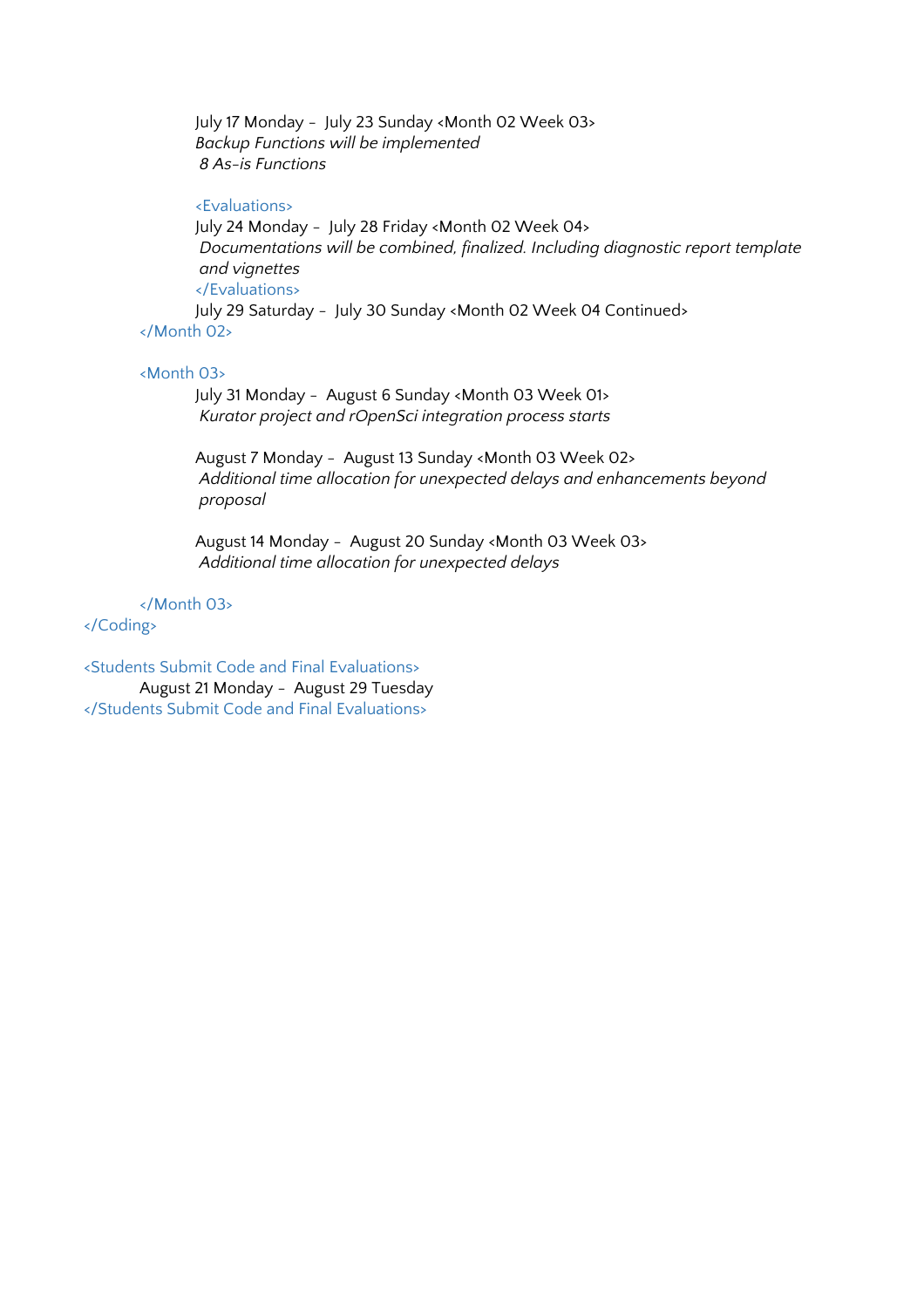# **Management of Coding Project**

The code will be committed to a Github repository. Ideally code will be committed every two days but this might change according to the function I am working at that time. If the code needs a lot of background knowledge, then it might take longer than two days to commit whereas smaller functions will be needed to committed as soon as that function is developed regardless of days.

As I mentioned in the Bio of Student section I have worked in agile project before and used Trello task management tool. I hope to use it for this task to better manage the work and keep the deadline checked.

The Trello board can be viewed [here](https://trello.com/b/GdxTwIHK/biodiv).

Trello board will be shared with the mentor and my progress can be tracked by the mentor always.

The task involves with packages created by the programmers in the community like Vijay Barve who was part of rgbif package. So when working with enhancing or using their functions, getting guidance and feedback from the original creators will be invaluable. So, my plans are to connect with these and many other mentors of the organization. I will add the mentors who are interested in the task to my task Trello Board. They can review my work continuously and give feedbacks leisurely as they get free time. The proof reading and checking the quality of the code has to be done by someone other than me, so these materials will be shared in the Trello for mentors to take a look.

I don't expect much commit conflicts to occur as this is a new code base and not an existing one and I will be the only main programmer during the task period. But I have experience with Git and GitHub and I would be able to solve the conflicts.

My GitHub profile can be viewed [here.](https://github.com/thiloshon)

The main challenge I will have in this task is in testing. Since the task involves with huge amount of data, we will have to test new functions for numerous number of test cases. Luckily since the task is to integrate functionalities from other packages, stress testing new functions against the already existing functions with large datasets will be the best way to ensure quality.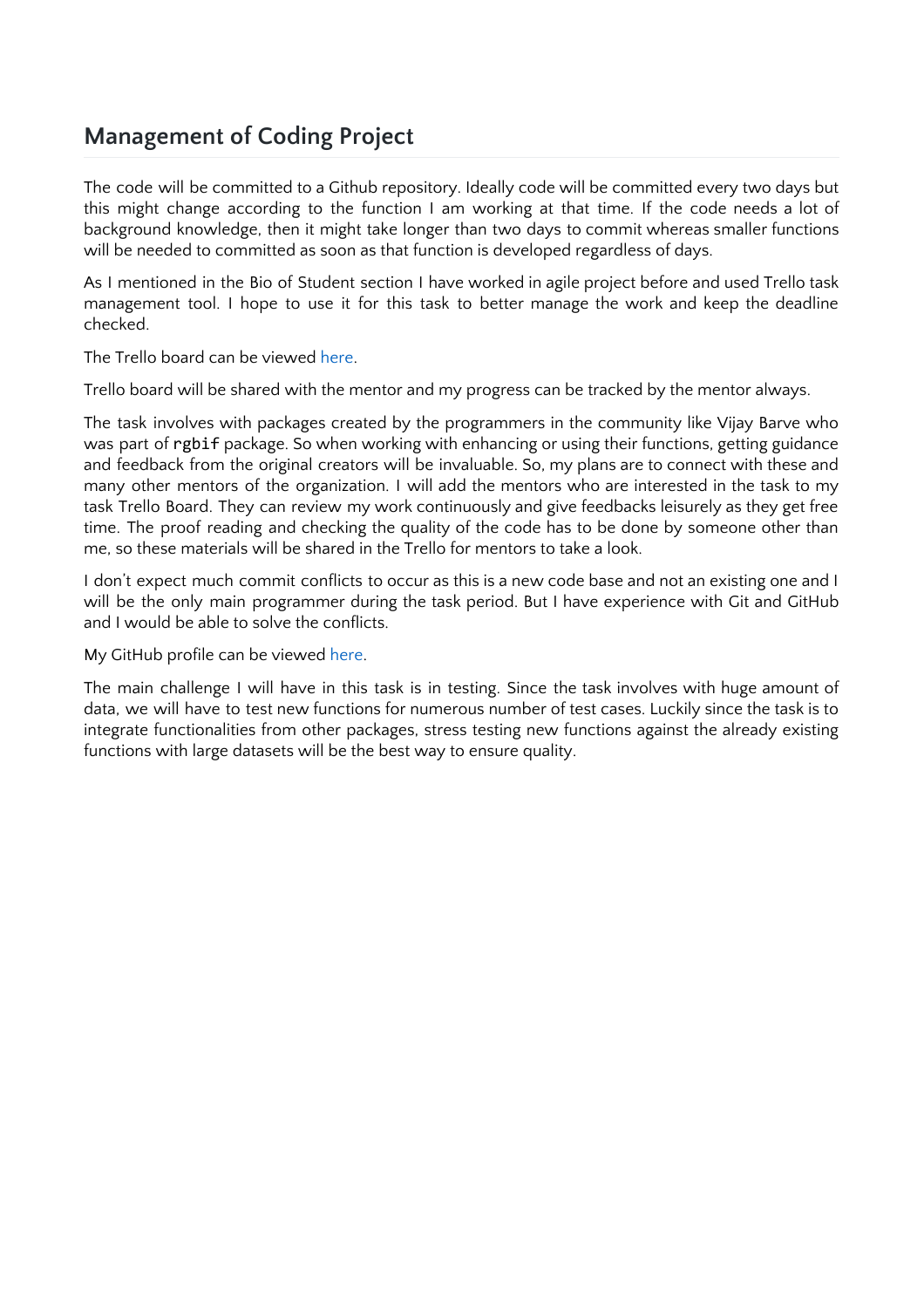### **Test**

I completed all the test tasks required for the task and the solution is in [this](https://github.com/thiloshon/GSOC) repository.

There was however a small issue with the rgeospatialquality package.

Rgeospatialquality::addflags() returned an error even after following the vignette of the function. So I manually downloaded the GBIF data from portal and compared with the data returned by the RGBIF API, and the only difference was the portal data had lowercase column names. And after changing the case of column names of API data, the rgeospatialquality API accepted the request. So I have changed the cases of the column names in all the tasks using rgeospatialquality.

*1) Easy: Install packages 'rgbif' and 'rgeospatialquality'. Execute the 'add\_flags' function on 500 records of the species 'Perameles nasuta' (follow this vignette).*

```
# Required Libraries
library(rgbif)
library(rgeospatialquality)
# Getting taxon key of any one species with names Perameles nasuta
taxonKey<-name_suggest("Perameles nasuta")
key<-taxonKey$key[1]
# Getting occurrence data of that species
data<-occ_search(key) #default limit = 500
data<- data$data
# Making column names lowercase
colnames(data) <- tolower(colnames(data))
#Adding flag to a tidy dataframe
tidyData <- as.data.frame(data)
tidyData <- add_flags(tidyData)
#return the flagged data
tidyData
```
*2) Do the same but retrieve data from the GBIF portal.*

```
# Required Libraries
library(rgeospatialquality)
# Reading downloaded portal data
data <-
     read.csv(
         "0067842-160910150852091/0067842-160910150852091.csv",
         header = TRUE,
         sep = "\t",
         nrows = 500
     )
# Flagging
flaggedData <- add_flags(data)
```

```
flaggedData
```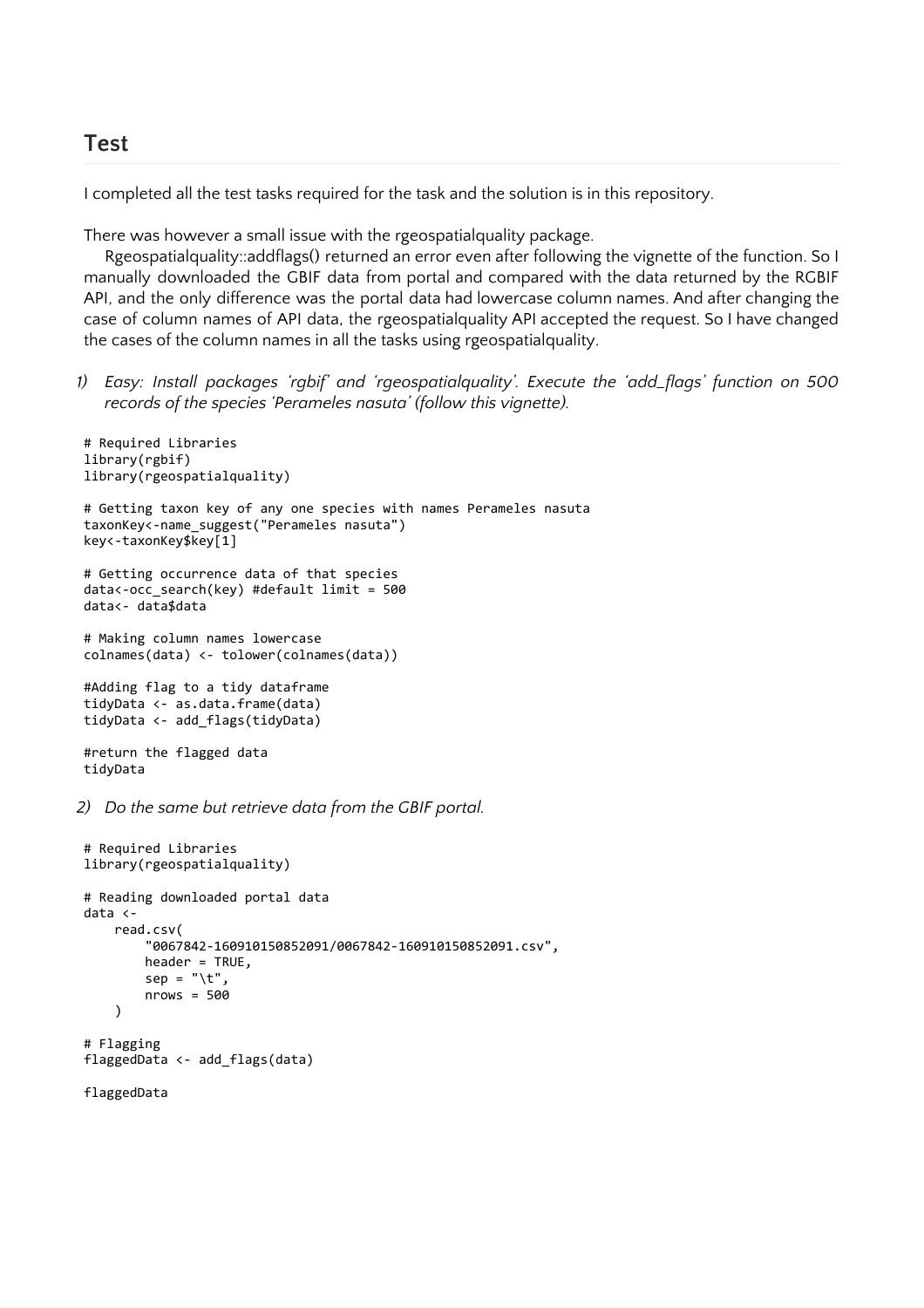*3) Medium: Write a function that retrieves from GBIF 5000 georeferenced records of Australian mammals, and then sends all of them successfully to the Geospatial Quality API.*

```
#' Function for Retrieving 5000 georeferenced records of Australian mammals from GBIF and
adding quality flags.
#'
#' @author Thiloshon Nagarajah
#' @description {
#' GSOC
#' Integrating Biodiversity Data Curation Functionality.
#' Test Medium 01.
#' }
#' @param country The 2-letter country code (as per ISO-3166-1)
#' @param hasCoordinate A number
#' @param limit Number of records to return
#' @param classKey Class classification key
#' @return A tidy dataframe of occurancedata and quality flags of fields as specified in
parameters.
#' @examples
#' addQualityFlag()
#' addQualityFlag("SL", False, 100, 148)
addQualityFlag <-
     function(country = "AU",
              hasCoordinate = TRUE,
              limit = 5000,
              classKey = 121) {
         # Required Libraries
         library(rgbif)
         library(plyr)
         library(rgeospatialquality)
         # Retrieving data
         rawData <-
             occ_data(
                 classKey = classKey,
                 country = country,
                 hasCoordinate = hasCoordinate,
                 limit = limit
 )
         data <- as.data.frame(rawData$data)
         # Making coloumn names simplecase
         colnames(data) <- tolower(colnames(data))
         # Splitting data into 5 components of 1000 records each since only 1000 records
            # can be sent through rgeospatialquality API
         stripData <-
             split(data, rep(1:5, each = round(NROW(data) / 5)))
         # Adding flags to each component
         finalData <- lapply(stripData, add_flags)
         # Collapsing flags dataframe in data dataframe returned by the API.
         formatData <- lapply(finalData, function(df) {
             j <- df[, 1:NCOL(df) - 1]
             h <- df$flags
             df <- cbind(j, h)
         })
         # Combining the split data
         df <- ldply(formatData, rbind)[2:117]
         # Returning final data
         df }
```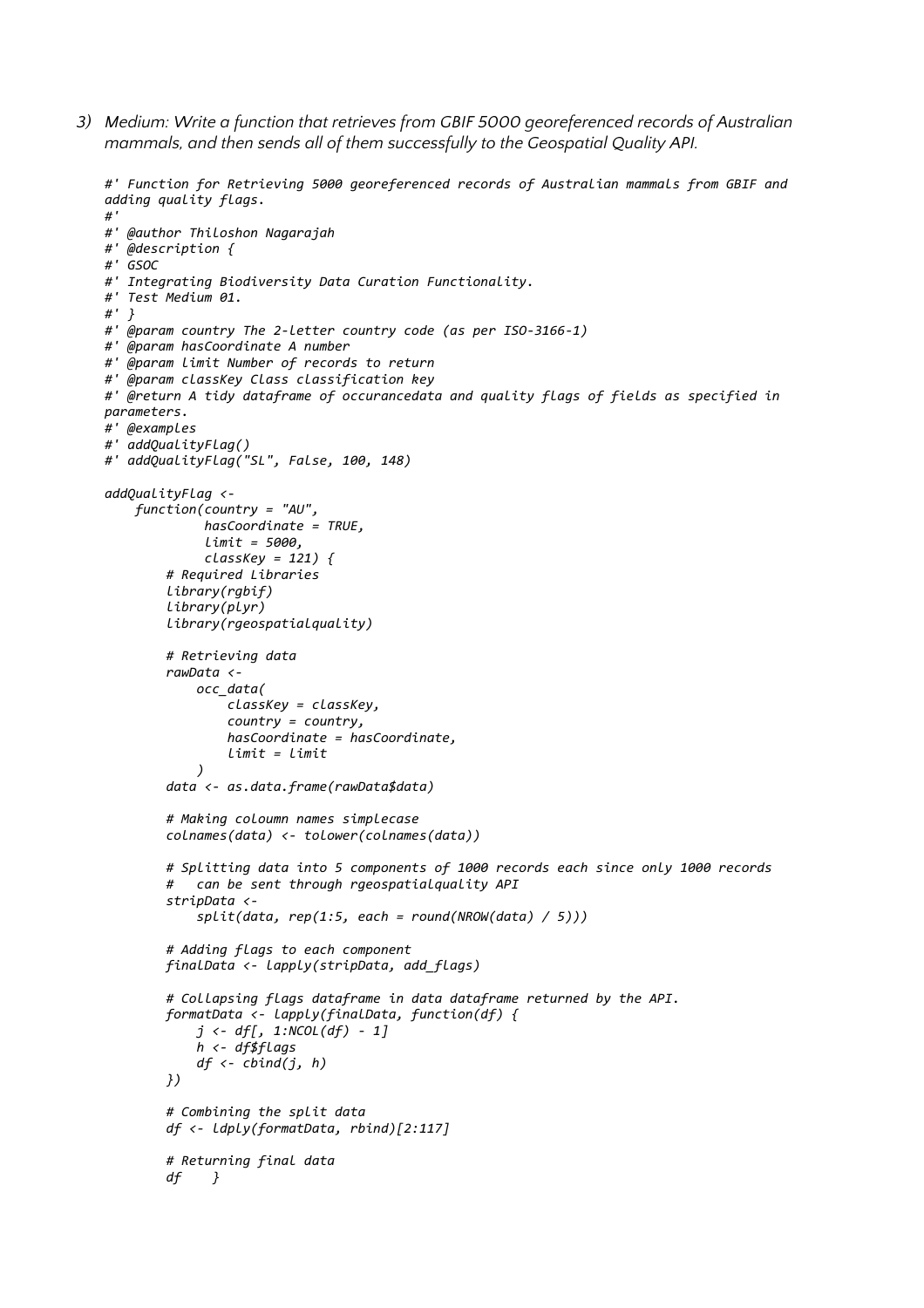Other two tasks don't involve any coding, but documentation. It can be found in the linked GitHub repository.

# **Appendix**

#### Unique Fields Grouping Record-Level Terms (Darwin Core)

From: GBIF (2010). Darwin Core Quick Reference Guide, version 1.3, released on 10 Mar 2012, (contributed by Wieczorek , J., De Giovanni , R., Vieglais , D. Remsen D.P., Döring, M, Robertson, T.), Copenhagen: Global Biodiversity Information Facility, 41 pp,.

Terms under the Record-level Terms section apply to the whole record regardless of the record type.

institutionID ownerInstitutionCode<br>
collectionID only basisOfRecord collectionID basisOfRecord<br>datasetID basisOfRecord<br>informationWi datasetID<br>
informationWithheld<br>
institutionCode<br>
institutionCode institutionCode and the control of the dataGeneralizations of the dataGeneralizations of the control of the dataGeneralizations of the control of the control of the control of the control of the control of the control of t datasetName

### Class Occurrence

The category of information pertaining to evidence of an occurrence in nature, in a collection, or in a dataset (specimen, observation, etc.)

- occurrenceID behavior occurrenceDetails and the control of the control of the control of the control of the control of the control of the control of the control of the control of the control of the control of the control of the control of the c occurrenceRemarks extended to the preparations occurrenceRemarks recordNumber disposition<br>recordedBy disposition<br>otherCatalc individualCount associatedMedia associatedTaxa
- establishmentMeans otherCatalogNumbers individualID previousIdentifications sex associatedReferences lifeStage associatedOccurrences reproductiveCondition associatedSequences

dynamicProperties

Class Event

The category of information pertaining to an event (an action that occurs at a place and during a period of time).

eventID month samplingProtocol day<br>samplingEffort day and day and day and day eventDate<br>eventTime startDayOfYear in the startDayOfYear fieldNotes fieldNotes<br>endDayOfYear fieldNotes endDayOfYear endDayOfYear year

Class Location A spatial region or named place. For Darwin Core, a set of terms describing a place, whether named or not.

higherGeography verbatimSRS

verbatimEventDate<br>habitat fieldNumber<br>fieldNotes

locationID verbatimLongitude higherGeographyID verbatimCoordinateSystem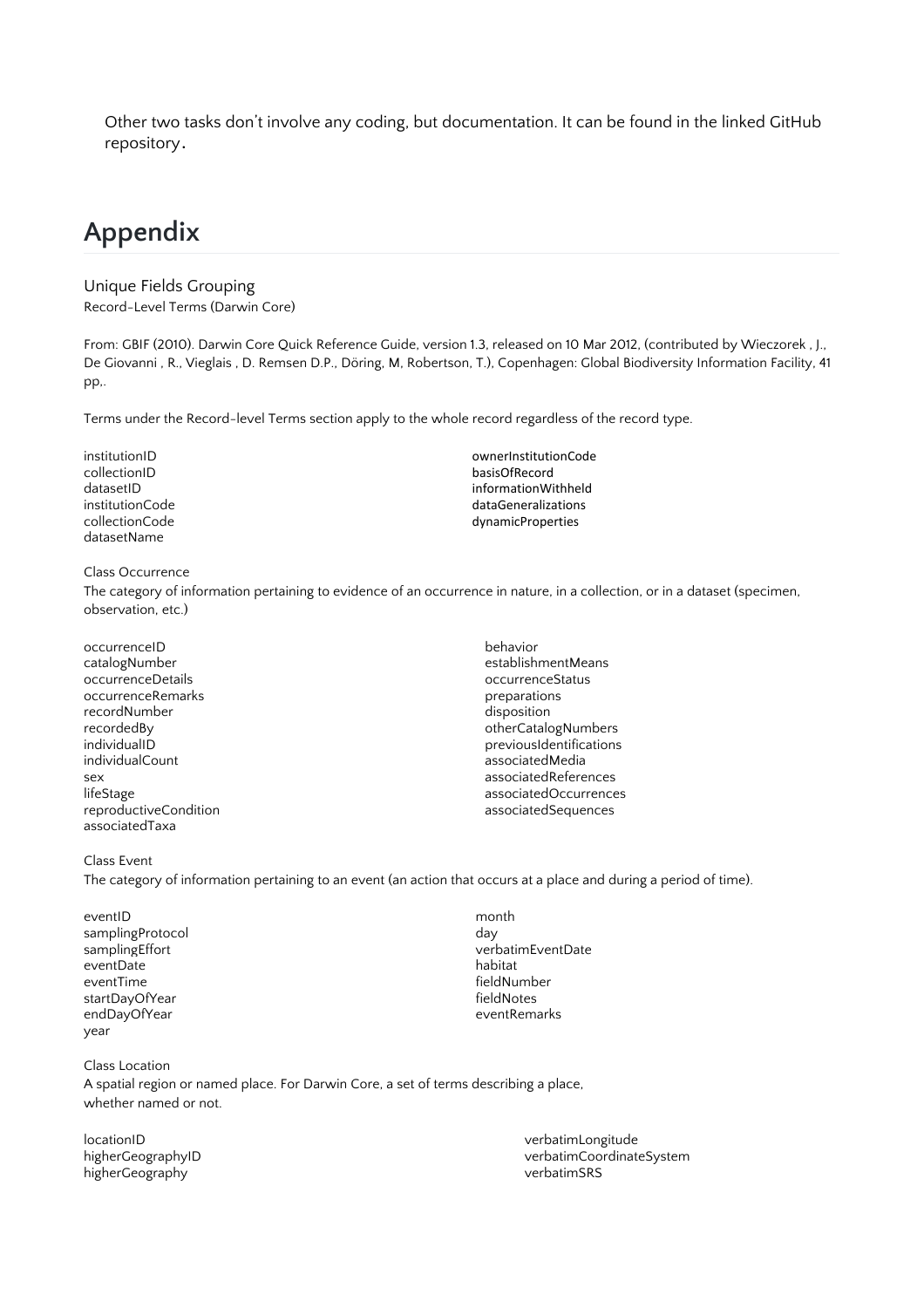- continent decimalLatitude waterBody **decimalLongitude** and the state of the state of the state of the state of the state of the state of the state of the state of the state of the state of the state of the state of the state of the state of the sta islandGroup geodeticDatum island coordinateUncertaintyInMeters country coordinatePrecision stateProvince footprintWKT county footprintSRS municipality footprintSpatialFit locality georeferencedBy verbatimLocality<br>
verbatimElevation<br>
verbatimElevation minimumElevationInMeters<br>maximumElevationInMeters maximumElevationInMeters extending the maximumElevationInMeters and the maximumElevationIndustrial control of t<br>  $\frac{1}{2}$  exploreferenceRemarks verbatimDepth<br>
minimumDepthInMeters
website and the settlement of the settlement of the settlement of the settlement of the settlement of the settlement of the settlement of the settlement of the settlement of the settleme maximumDepthInMeters<br>minimumDistanceAboveSurfaceInMeters locationAccordingTomagnum minimumDistanceAboveSurfaceInMeters<br>verbatimLatitude
	- pointRadiusSpatialFit georeferenceProtocol<br>georeferenceSources maximumDistanceAboveSurfaceInMeters<br>locationAccordingTo verbatimCoordinates

Class Geological Context The category of information pertaining to a location within a geological context, such as stratigraphy.

- geologicalContextID earliestAgeOrLowestStage earliestEonOrLowestEonothem latestAgeOrHighestStage latestEonOrHighestEonothem lowestBiostratigraphicZone earliestEraOrLowestErathem highestBiostratigraphicZone latestEraOrHighestErathem lithostratigraphicTerms earliestPeriodOrLowestSystem group latestPeriodOrHighestSystem formation earliestEpochOrLowestSeries member latestEpochOrHighestSeries bed
	-

#### Class Identification

The category of information pertaining to taxonomic determinations (the assignment of a scientific name).

identifiedBy identificationRemarks dateIdentified identificationQualifier identificationReferences typeStatus

identificationID identificationStatus in the intervention of the intervention of the intervention of the intervention  $\mathbf{S}$ 

#### Class Taxon

The category of information pertaining to taxonomic names, taxon name usages, or taxon concepts.

taxonID higherClassification scientificNameID<br>acceptedNameUsageID kingdom bhylum acceptedNameUsageID phylum parentNameUsageID class<br>originalNameUsageID contact and contact order originalNameUsageID order and the state of the state order order and the state order order and the state of th<br>
order and the state of the state of the state of the state of the state of the state of the state of the stat nameAccordingToID family<br>
namePublishedInID family<br>
genus namePublishedInID and the state of the state of the subgenus and the subgenus of the subgenus subgenus and the<br>
namePublishedInID and the subgenus subgenus taxonConceptID<br>scientificName acceptedNameUsage infraspecific<br>
arentNameUsage infraspecific parentNameUsage<br>originalNameUsage originalNameUsage verbatimTaxonRank<br>
nameAccordingTo verbatimTaxonRank<br>
verbatimTaxonRank verbatimTaxonRank namePublishedIn vernacularName namePublishedInYear nomenclaturalCode nomenclaturalCode

specificEpithet<br>infraspecificEpithet scientificNameAuthorship

Auxiliary terms – ResourceRelationship

Information about relationships between resources (instances of data records, such as Occurrences, Taxa, Locations, Events).